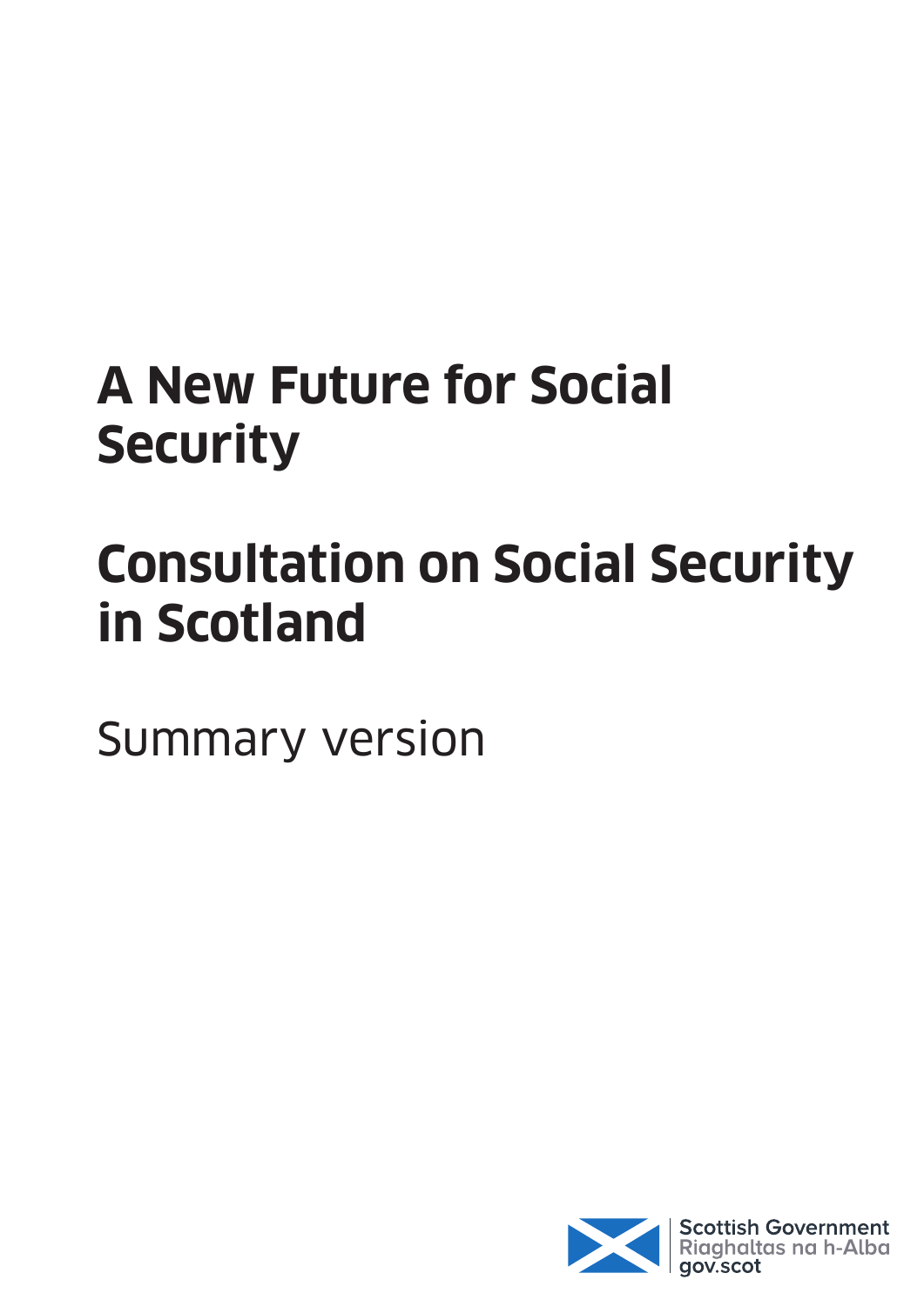## **A New Future for Social Security**

## **Consultation on Social Security in Scotland**

Summary version

The Scottish Government, Edinburgh 2016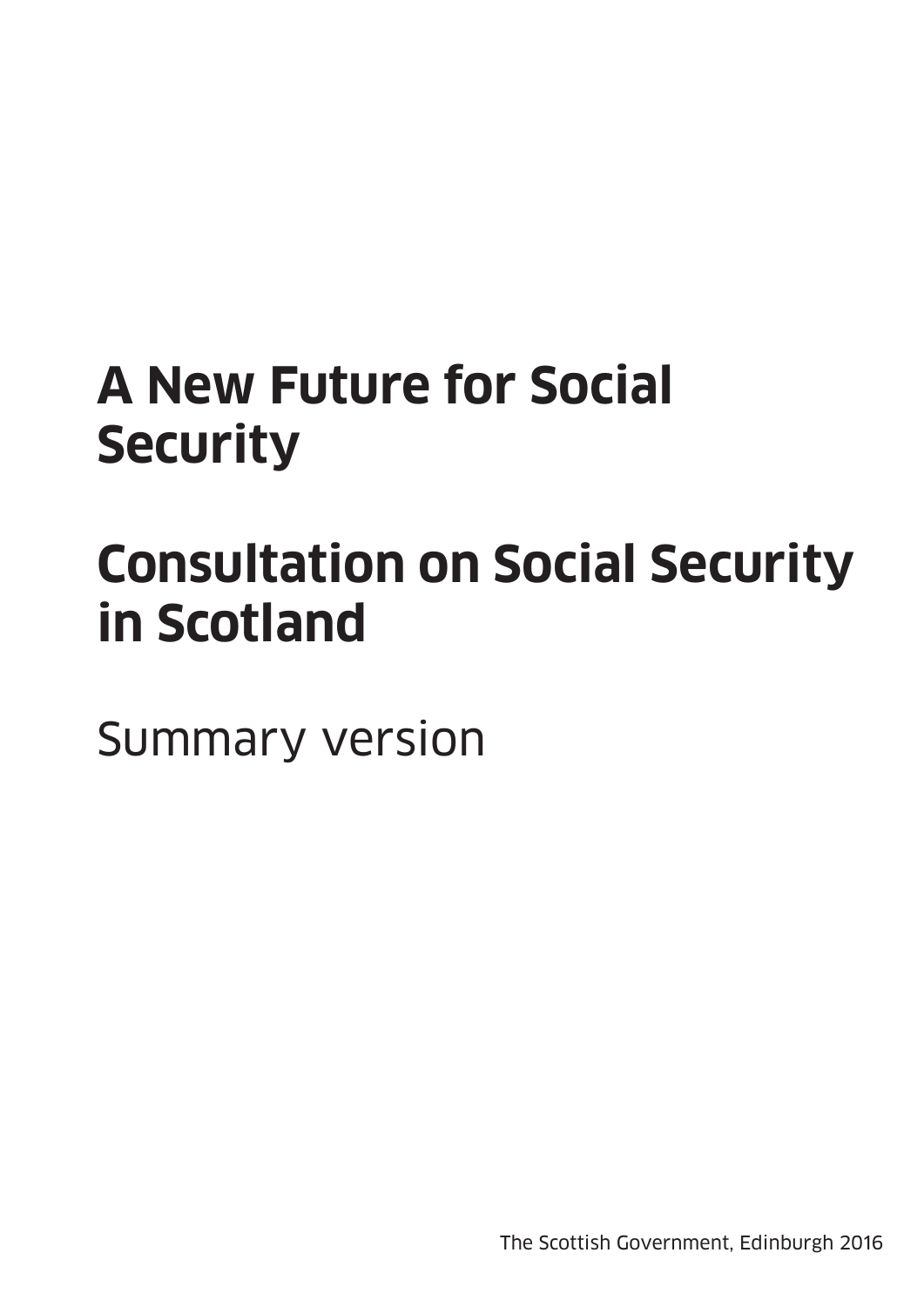© Crown copyright 2016

## **OGL**

This publication is licensed under the terms of the Open Government Licence v3.0 except where otherwise stated. To view this licence, visit **nationalarchives.gov.uk/doc/opengovernment-licence/version/3** or write to the Information Policy Team, The National Archives, Kew, London TW9 4DU, or email: **psi@nationalarchives.gsi.gov.uk**.

Where we have identified any third party copyright information you will need to obtain permission from the copyright holders concerned.

This publication is available at **www.gov.scot**

Any enquiries regarding this publication should be sent to us at The Scottish Government St Andrew's House **Edinburgh** EH1 3DG

ISBN: 978-1-78652-374-7

Published by The Scottish Government, July 2016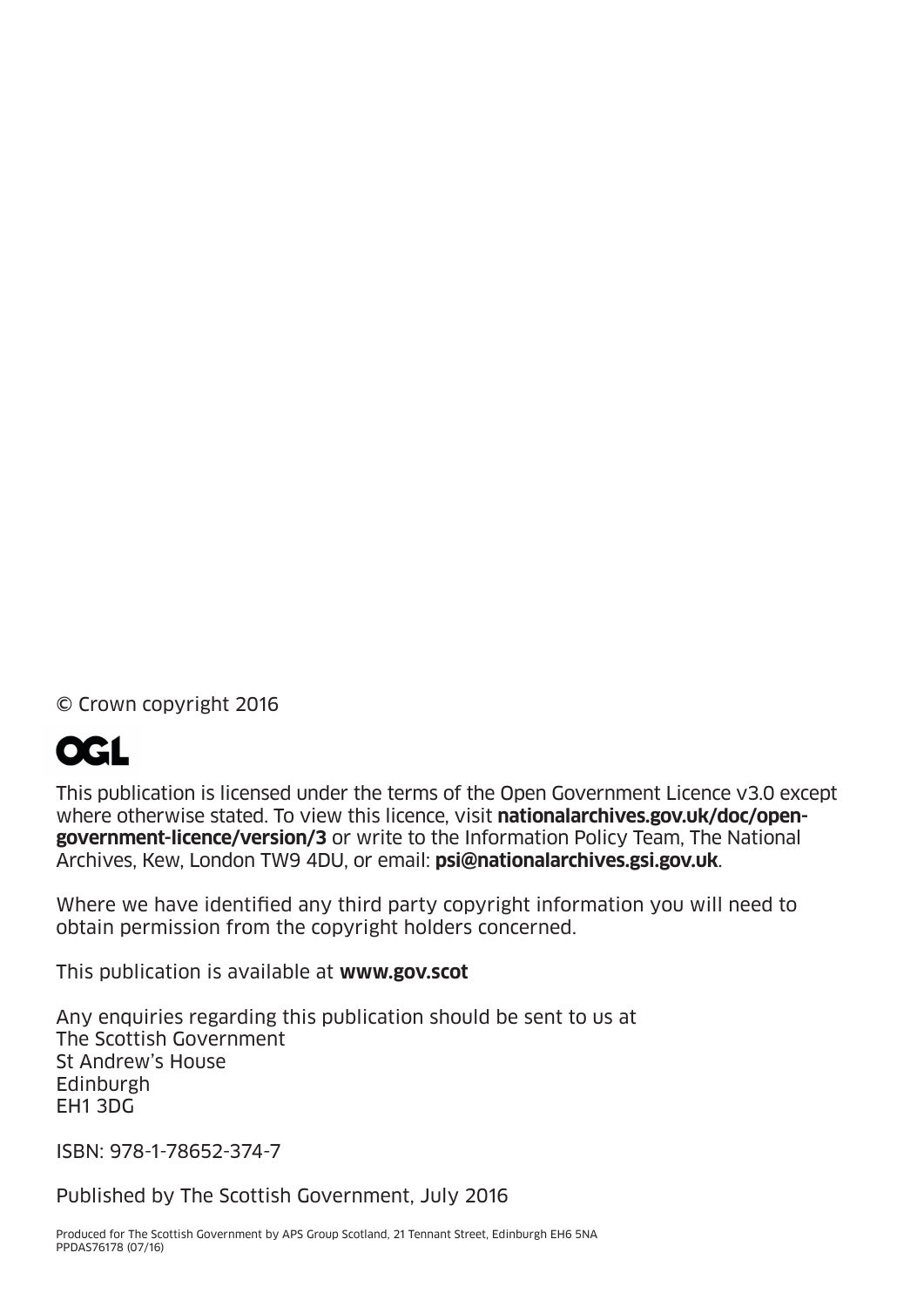## <span id="page-3-0"></span>**CONTENTS**

| <b>Introduction</b> | <b>Responding to this consultation</b>                |
|---------------------|-------------------------------------------------------|
| <b>Part 1: A</b>    | <b>Fixing the principles in legislation</b><br>٠      |
|                     | Outcomes and the user experience<br>٠                 |
| <b>Principled</b>   | Delivering social security in Scotland                |
| <b>Approach</b>     | <b>Equality and low income</b><br>$\bullet$           |
|                     | Independent advice and scrutiny<br>$\bullet$          |
|                     |                                                       |
| Part 2: The         | <b>Disability Benefits</b><br>$\bullet$               |
| <b>Devolved</b>     | <b>Carer's Allowance</b><br>$\bullet$                 |
|                     | <b>Winter Fuel &amp; Cold Weather Payments</b><br>٠   |
| <b>Benefits</b>     | <b>Funeral Payments</b>                               |
|                     | <b>Sure Start Maternity Grant</b><br>$\bullet$        |
|                     | <b>Discretionary Housing Payments</b><br>$\bullet$    |
|                     | <b>Job Grant</b><br>$\bullet$                         |
|                     | <b>Universal Credit flexibilities</b>                 |
|                     |                                                       |
| <b>Part 3:</b>      | Information, advice and representation<br>$\bullet$   |
| <b>Operational</b>  | <b>Complaints, reviews and appeals</b><br>$\bullet$   |
|                     | <b>Residency and cross-border issues</b>              |
| <b>Policy</b>       | <b>Managing overpayments and debt</b>                 |
|                     | <b>Fraud</b>                                          |
|                     | <b>Protecting your information</b><br><b>Uprating</b> |
|                     |                                                       |
|                     |                                                       |
|                     | <b>Respondent Information Form</b>                    |
|                     |                                                       |
|                     |                                                       |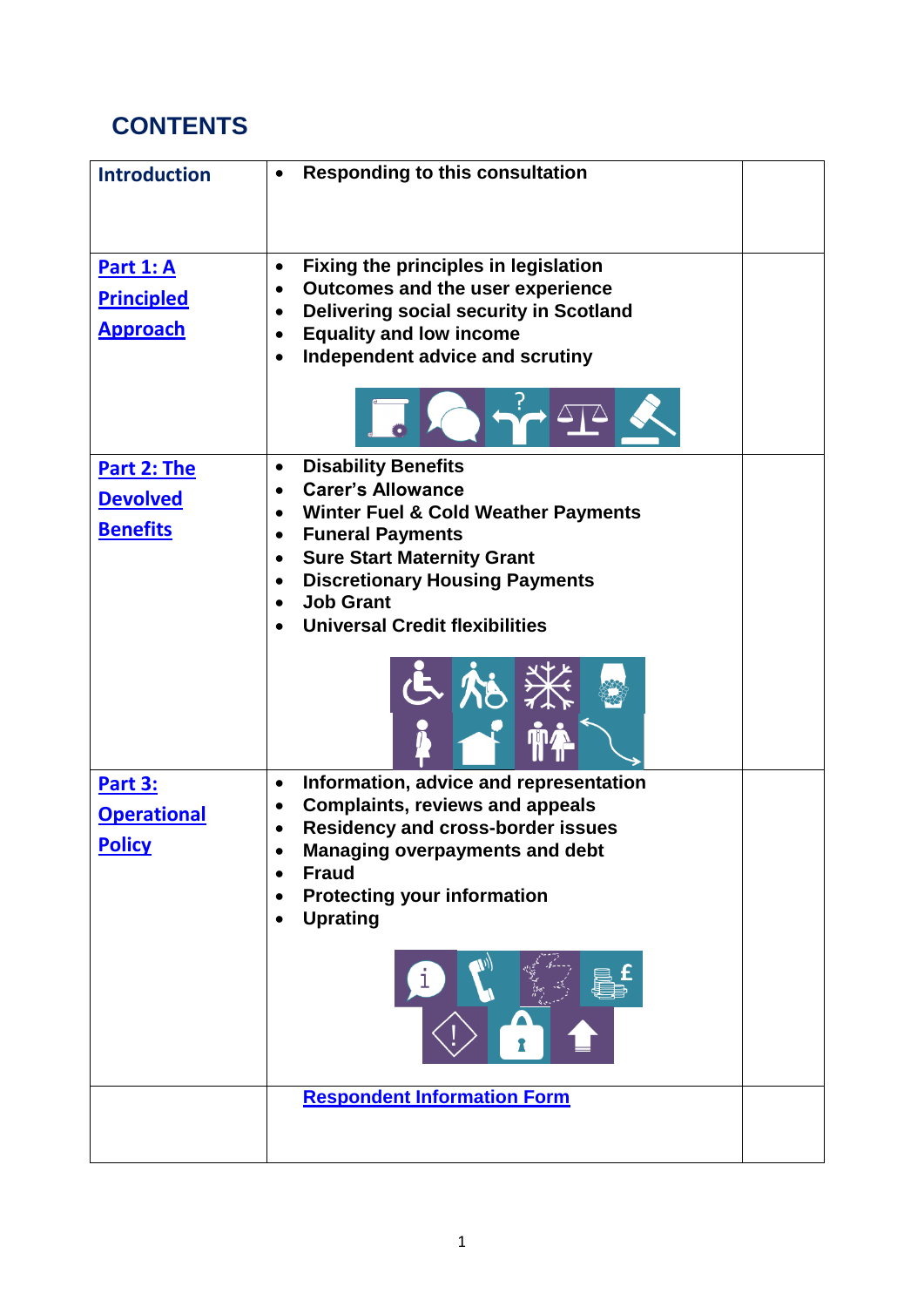## <span id="page-4-0"></span>**Summary version of the Consultation on Social Security in Scotland**

The Scottish Government is committed to working with people across Scotland, to determine how best to use the new social security powers which will be devolved by the Scotland Act 2016. We believe that there should be opportunities for everyone to participate in the debates and decisions that matter to them, regardless of their circumstances or backgrounds.

A full consultation document, the [Consultation on Social Security in Scotland](https://consult.scotland.gov.uk/social-security/social-security-in-scotland)<sup>1</sup>, and the events and engagement sessions that we will hold after its publication represents the next step in facilitating this participation. Holding an inclusive, informed and wideranging discussion will be essential to develop the necessary legislation and implement these new social security powers.

We recognise that this consultation is lengthy and, at times, complex but we still want to make it as accessible as possible. **That is why we have published this shorter, summary version of the consultation document, to help you decide which sections of the longer document you want to complete.**

Throughout this document you will also find references to the full consultation and should you wish to complete it, links will take you to the relevant webpages.

We are inviting responses to this consultation by **Friday, 28 October 2016**.

We have also made accessible alternative versions, including an EasyRead version, of the summary document available. This consultation is also available in alternate formats on request, including large print, braille, BSL and other languages. We are happy to receive responses in alternative formats, e.g. spoken responses, other languages etc. British Sign Language (BSL) users can contact us via contactSCOTLAND-BSL

Please contact us by email at socialsecurity consultation@gov.scot or telephone on 0131 244 7763 or in writing at Social Security Consultation, 5th Floor, 5 Atlantic Quay, 150 Broomielaw, Glasgow, G2 8LU to request an alternative version.

**We are also arranging an extensive programme of stakeholder events, which will take place after the consultation has been launched.** These will be organised in partnership with a range of representative groups and other organisations. We hope that these events will provide opportunities for as many people who want to take part as possible, to come along to an accessible, friendly event and have their say.

**<sup>.</sup>** <sup>1</sup>You can find the full document at: [https://consult.scotland.gov.uk/social](https://consult.scotland.gov.uk/social-security/social-security-in-scotland)[security/social-security-in-scotland](https://consult.scotland.gov.uk/social-security/social-security-in-scotland)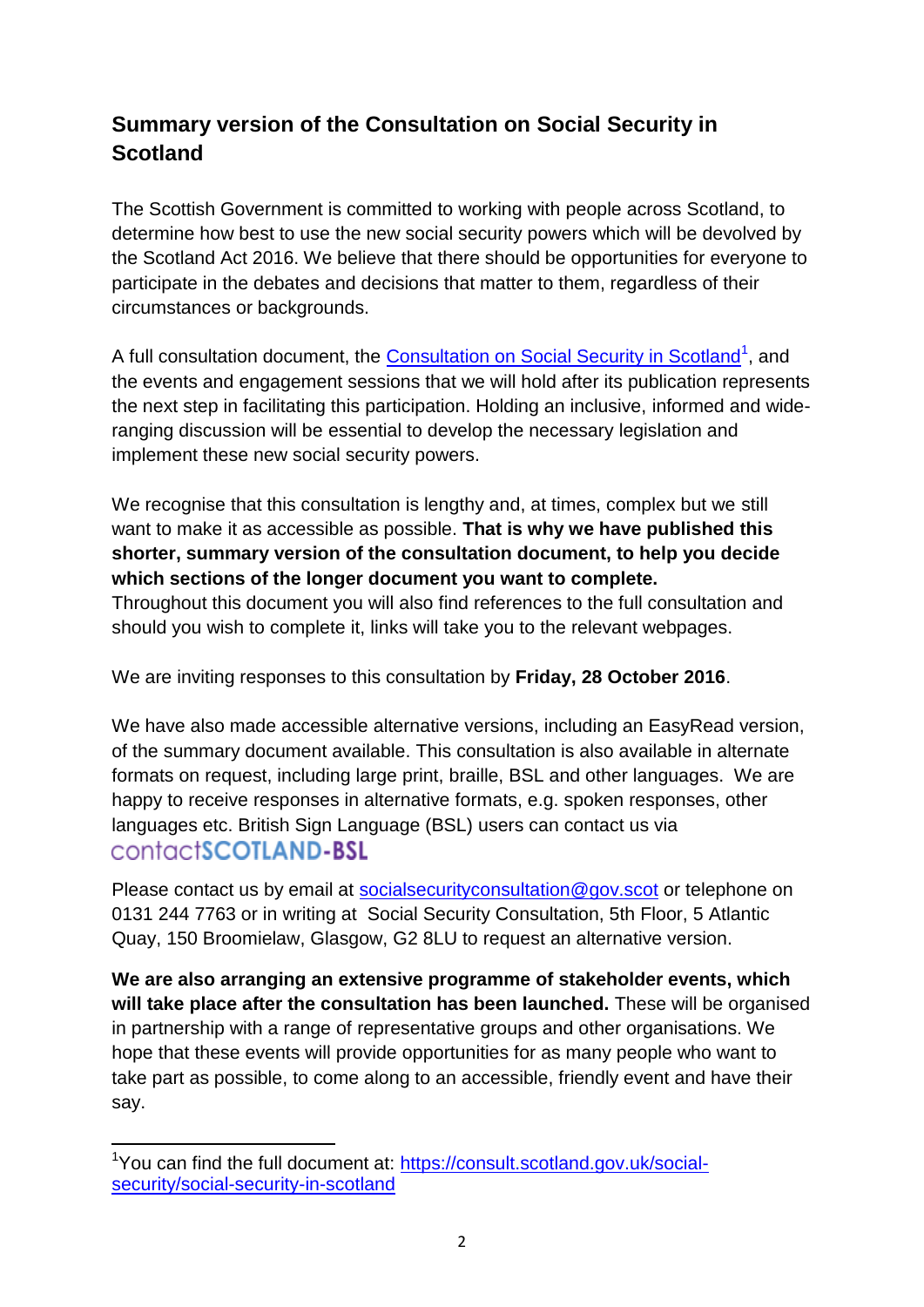We will circulate details of these stakeholder events in our weekly newsletter which is sent out every Friday. If you would like details of our stakeholder events, you can sign up for our newsletter either by following this link -

[http://register.scotland.gov.uk/subscribe](http://register.scotland.gov.uk/Subscribe/Step1) emailing us using the email address below or by phoning 0131 244 7763.

You can view and respond to this consultation online at [https://consult.scotland.gov.uk/social-security/social-security-in-scotland.](https://consult.scotland.gov.uk/social-security/social-security-in-scotland) You can save and return to your responses while the consultation is still open. Please ensure that consultation responses are submitted before the closing date of **Friday, 28 October 2016**.

If you are unable to respond online, please send your response, along with the completed [Respondent Information Form](#page-30-0) to:

[socialsecurityconsultation@gov.scot](mailto:socialsecurityconsultation@gov.scot) 

or

Social Security Consultation

5<sup>th</sup> Floor 5 Atlantic Quay 150 Broomielaw Glasgow G2 8LU.

#### **Handling your response**

If you respond using Citizen Space (http://consult.scotland.gov.uk/) you will be directed to the Respondent Information Form. Please indicate how you wish your response to be handled and, in particular, whether you are happy for your response to published.

If you are unable to respond via Citizen Space, please complete and return the [Respondent Information Form](#page-30-0) If you ask for your response not to be published, we will regard it as confidential, and we will treat it accordingly.

All respondents should be aware that the Scottish Government is subject to the provisions of the Freedom of Information (Scotland) Act 2002 and would therefore have to consider any request made to it under the Act for information relating to responses made to this consultation exercise.

#### **Next steps in the process**

Where respondents have given permission for their response to be made public, and after we have checked that they contain no potentially defamatory material,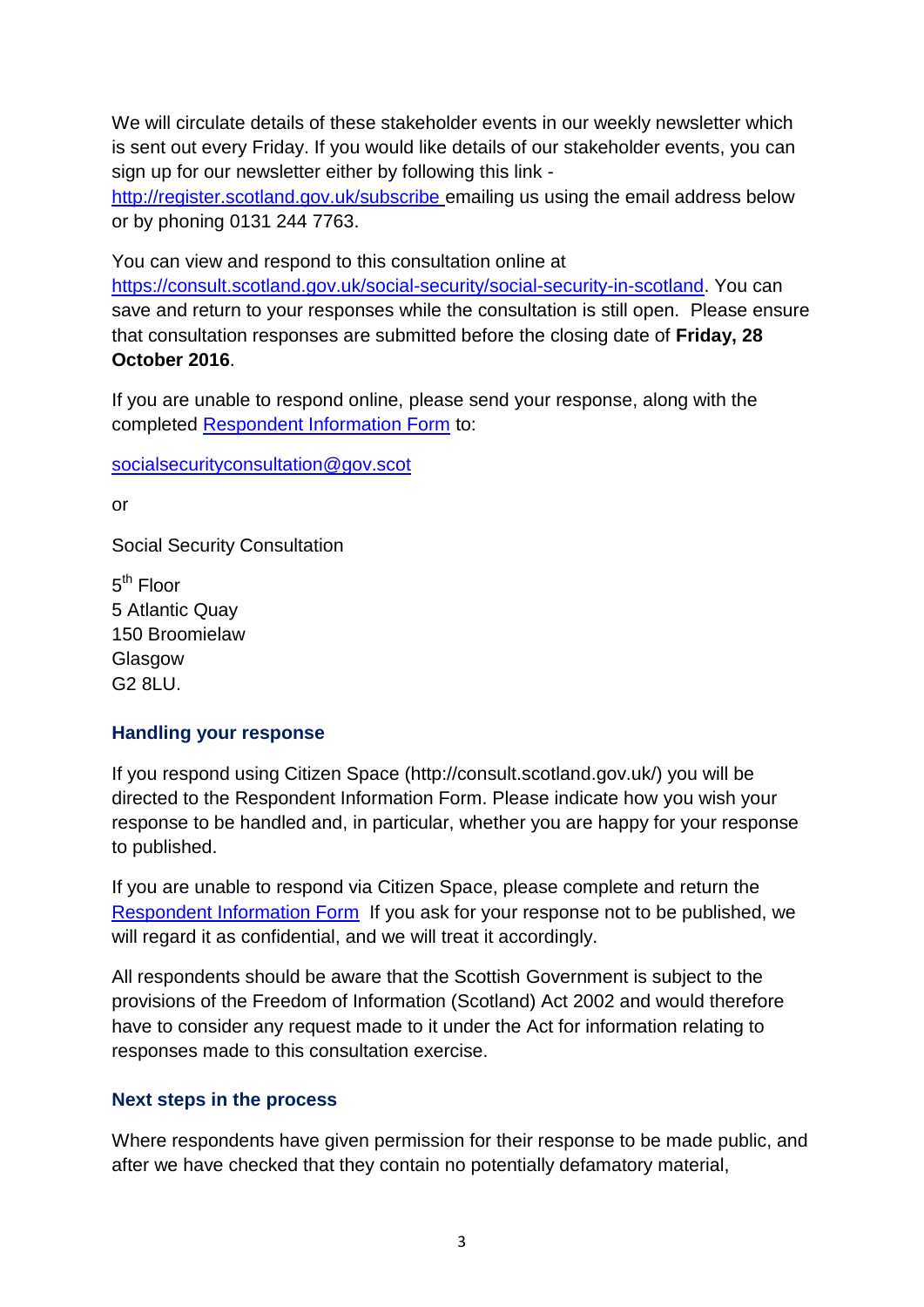responses will be made available to the public at [http://consult.scotland.gov.uk.](http://consult.scotland.gov.uk/) If you use Citizen Space to respond, you will receive a copy of your response via email.

Following the closing date, all responses will be analysed and considered along with any other available evidence to help us. Responses will be published where we have been given permission to do so.

#### **Comments and complaints**

If you have any comments about how this consultation exercise has been conducted, please send them to:

Chris Boyland

5<sup>th</sup> Floor 5 Atlantic Quay 150 Broomielaw Glasgow, G2 8LU.

or

[socialsecurityconsultation@gov.scot](mailto:socialsecurityconsultation@gov.scot)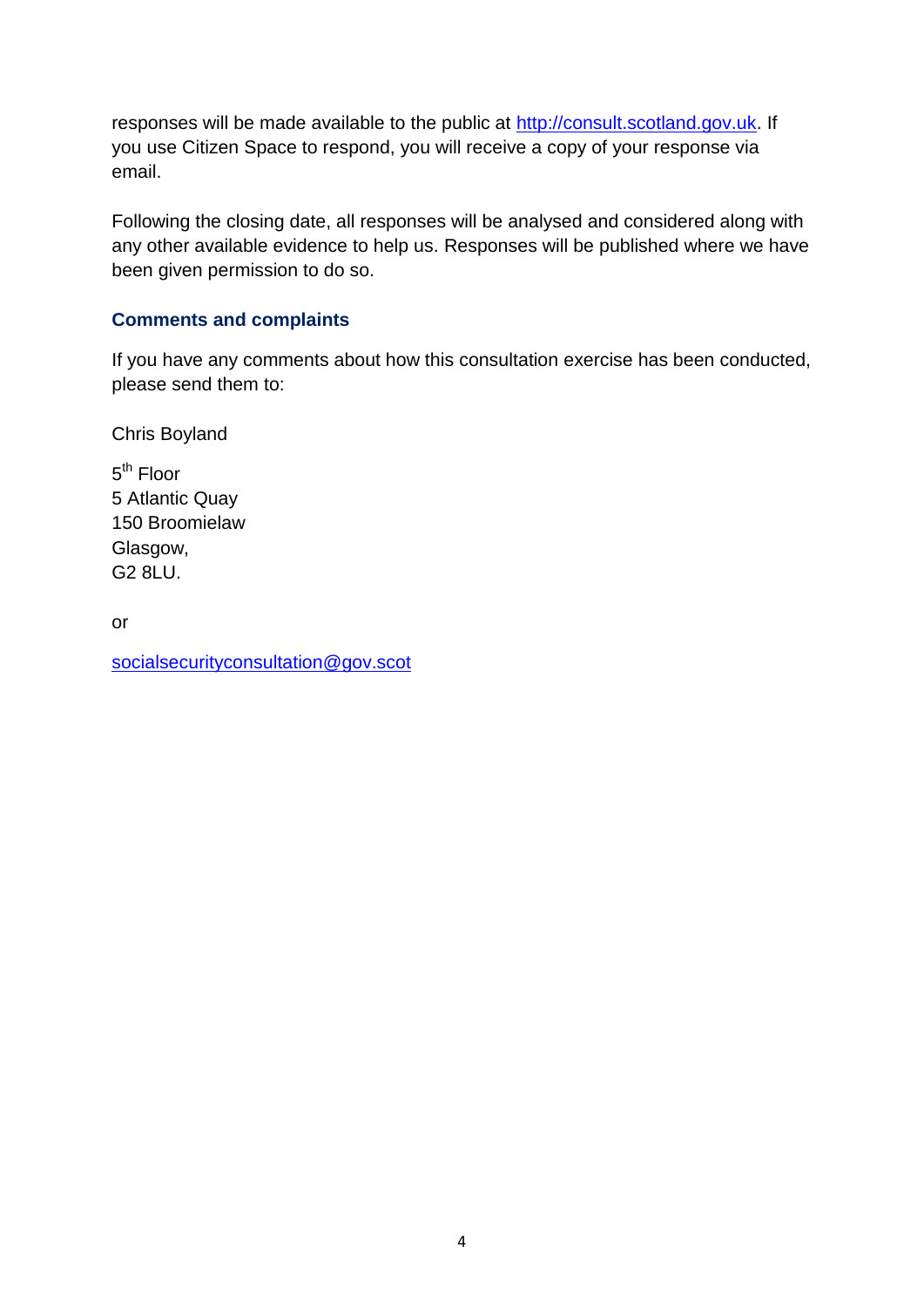## **Part 1: A Principled Approach**

In Part 1, we will look at how our vision and principles can be reflected in the following ways:

- In our legislation
- In our outcomes and the user experience
- In deciding how best to deliver social security benefits and services
- In addressing equality issues

We will also consider the role that independent advice and scrutiny can play, in keeping us to our promises and ensuring that we deliver what we say we will.

#### **This summary version of the full consultation only provides limited text. To see all of the consultation text [please click here to](https://consult.scotland.gov.uk/social-security/social-security-in-scotland) access the full [consultation](https://consult.scotland.gov.uk/social-security/social-security-in-scotland)<sup>2</sup> .**



## **Fixing the principles in legislation**

We are considering ways in which we can support our principles, such as the right of the individual to be treated with dignity and respect, in legislation. The two options that we have considered are:

**Option A - A Claimant Charter** – creating an implicit social contract between the Scottish Government and the people of Scotland - meaning that the Scottish Government, its officials and its social security agency should commit to treating individuals claiming benefits in a certain way, in return for our staff being treated in the same way. Rather than just being implied or unwritten, this commitment could be set out in a claimant charter. This could be developed on a similar basis to The [Charter of Patient Rights and Responsibilities](http://www.gov.scot/resource/0039/00390989.pdf)<sup>3</sup>, which sets out what patients can expect when they use NHS services, and also details what the NHS in Scotland expects in return, to help it work effectively and make sure its resources are used responsibly.

**Option B: Writing principles into legislation** – for example, the forthcoming Social Security Bill, to be informed by this consultation, could contain principles which would help guarantee dignity and respect through openness, fairness and impartiality

 2 <https://consult.scotland.gov.uk/social-security/social-security-in-scotland>

<sup>3</sup> <http://www.gov.scot/resource/0039/00390989.pdf>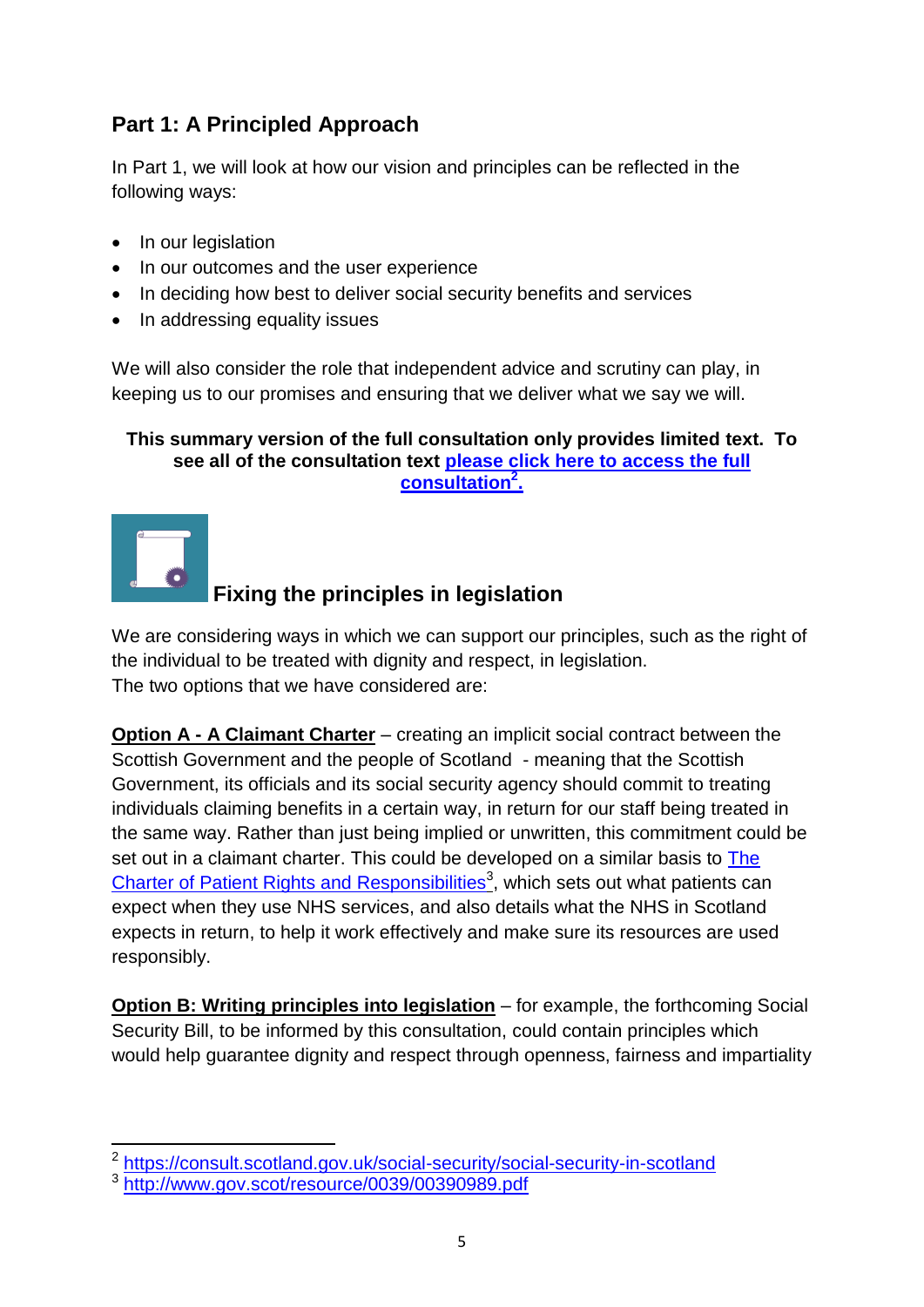for all. Examples of this approach can be found in the [Tribunals \(Scotland\) Act 2014](http://www.legislation.gov.uk/asp/2014/10/enacted)<sup>4</sup> and the [Welfare Funds \(Scotland\) Act](http://www.legislation.gov.uk/asp/2015/5/contents) 2015<sup>5</sup>.

There are some key differences between the two approaches which we have identified. For example, it's possible that we would be able to include more detail in a charter than we would be able to set out in legislation. A charter might be more accessible and more easily available for people to read and refer to than passages of legislation. On the other hand, writing the principles out in legislation might be easier to enforce in practice. We would like your views on these two approaches.

#### **Please click here to go to the [section on our principles in the](https://consult.scotland.gov.uk/social-security/social-security-in-scotland/consultation/subpage.2015-12-09.0683792923/) full consultation [document](https://consult.scotland.gov.uk/social-security/social-security-in-scotland/consultation/subpage.2015-12-09.0683792923/)**



**.** 

## **Outcomes and the user experience**

The Scottish Government has worked with individuals, groups and organisations to develop a set of high-level short/medium and long-term outcomes. In March, we published a paper called, ["The Strategic Case for Change and the Governance of](http://www.gov.scot/Resource/0049/00494859.pdf)  [Social Security in Scotland"](http://www.gov.scot/Resource/0049/00494859.pdf),<sup>6</sup> which included a set of short/medium and long-term outcomes. These outcomes will inform the social security system in Scotland and help us to evaluate its functions into the future. In other words, this list of outcomes is a statement of what we want our system to achieve. The table below sets out these short, medium and longer term outcomes.

<sup>4</sup> <http://www.legislation.gov.uk/asp/2014/10/enacted>

<sup>5</sup> <http://www.legislation.gov.uk/asp/2015/5/contents>

<sup>6</sup> <http://www.gov.scot/Resource/0049/00494859.pdf>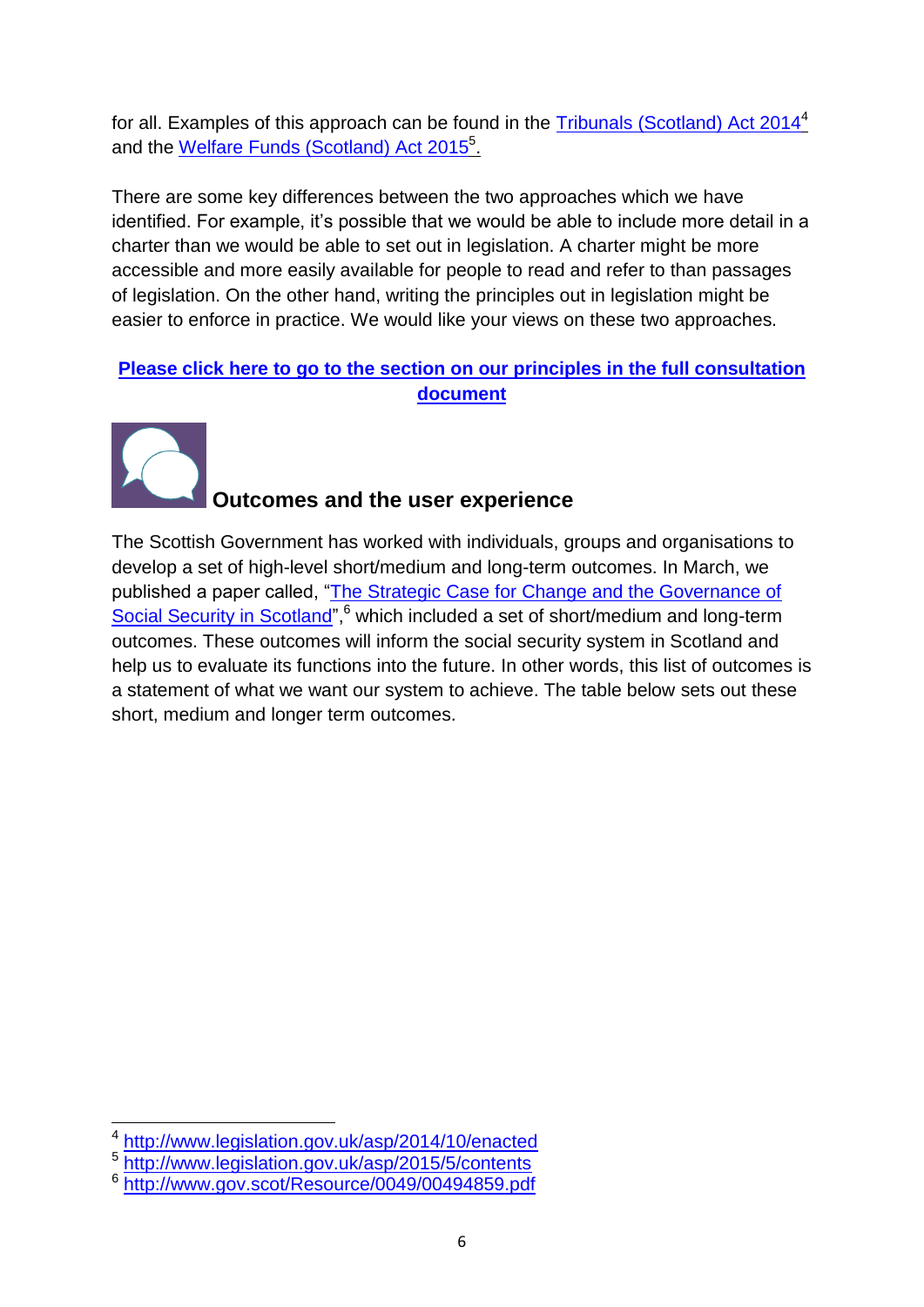|                                                                                              | Short and medium term outcomes                                                                                                                                                                                                                                                                                                                                                                                                       | Long term outcomes                                                                                                                                                                                                                                                                                                                          |
|----------------------------------------------------------------------------------------------|--------------------------------------------------------------------------------------------------------------------------------------------------------------------------------------------------------------------------------------------------------------------------------------------------------------------------------------------------------------------------------------------------------------------------------------|---------------------------------------------------------------------------------------------------------------------------------------------------------------------------------------------------------------------------------------------------------------------------------------------------------------------------------------------|
|                                                                                              |                                                                                                                                                                                                                                                                                                                                                                                                                                      |                                                                                                                                                                                                                                                                                                                                             |
| <b>People applying</b><br>for or in receipt<br>of Scottish<br>benefits and<br>their families | People applying for or in receipt of<br><b>Scottish benefits are:</b><br>treated with dignity and respect.<br>$\bullet$<br>can access help and advice to claim the<br>benefits they are entitled to.<br>supported throughout the application<br>$\bullet$<br>assessment process.<br>given a choice about how their benefits are<br>administered.<br>have positive experience of the Scottish social<br>$\bullet$<br>security system. | People in receipt of Scottish benefits<br>and their families are enabled to have:<br>an increased sense of control and<br>empowerment over their lives.<br>an increased sense of confidence and<br>security.<br>are happier and are more resilient<br>٠<br>are better able to participate in society<br>and fulfil their potential in life. |
| <b>The Scottish</b><br>social security<br>system,                                            | The Scottish social security system is:<br>• administered in a swift and streamlined<br>manner which meets the needs of recipients.<br>• accessible, user friendly and simple to access.<br>aligned effectively as possible with the reserved<br>$\bullet$<br>benefit system.<br>aligned effectively as possible with other<br>services to help ensure recipients get the<br>support they need.                                      | The Scottish social security system is:<br>works effectively with the reserved<br>benefit system.<br>effectively integrated with other services<br>$\bullet$<br>to ensure a person-centred service where<br>recipients get the support they need when<br>they need it.<br>advances equality by how it operates and<br>what it delivers.     |
| <b>Scottish benefits</b>                                                                     | <b>Scottish benefits:</b><br>• target the right people and seek to impact on<br>poverty and inequality.<br>make a positive difference to recipients.<br>are paid to as many of those who are entitled to<br>them as possible.<br>are paid at the right time and at the right amount<br>to make a positive difference to recipients.                                                                                                  | <b>Scottish benefits continue to:</b><br>target the right people and are impacting on<br>poverty and inequality.<br>be paid to as many of those who are entitled<br>$\bullet$<br>to them as possible.<br>$\bullet$<br>be paid at the right time and at the right<br>amount to make a positive difference to<br>recipients.                  |
| People<br>resident in<br>Scotland                                                            | People resident in Scotland:<br>• have an awareness of benefits and who and<br>what they are for.<br>• view the benefit and those who receive them<br>positively.<br>see Scottish benefits as providing value for<br>money.                                                                                                                                                                                                          | People resident in Scotland:<br>view benefit recipients positively and<br>without stigma.<br>$\bullet$<br>recognise the vital role that carers fulfil in<br>society and to the economy.<br>value social security as they do other public<br>services.                                                                                       |
| Other public and<br>third sector<br>services.                                                | Other public and third sector services:<br>experience less pressure due to the changes<br>to social security in Scotland.<br>Alongside the health and social care<br>system:<br>• social security has a part to play in enabling<br>wellbeing, and in particular, to enable people<br>to live healthier lives in their community.                                                                                                    | Other public and third sector services:<br>experience less pressure due to the<br>٠<br>changes to social security in Scotland.<br>Alongside the health and social care<br>system:<br>social security has a part to play in enabling<br>wellbeing, and in particular, to enable people<br>to live healthier lives in their community.        |

As well as thinking about the outcomes we want to achieve, we are also considering the way in which we want to go about providing social security services in Scotland. This includes ensuring that:

- Communications are clear and written in Plain English with respectful language and tone which does not stigmatise
- Individuals have the option to choose the method of communication that they are most comfortable with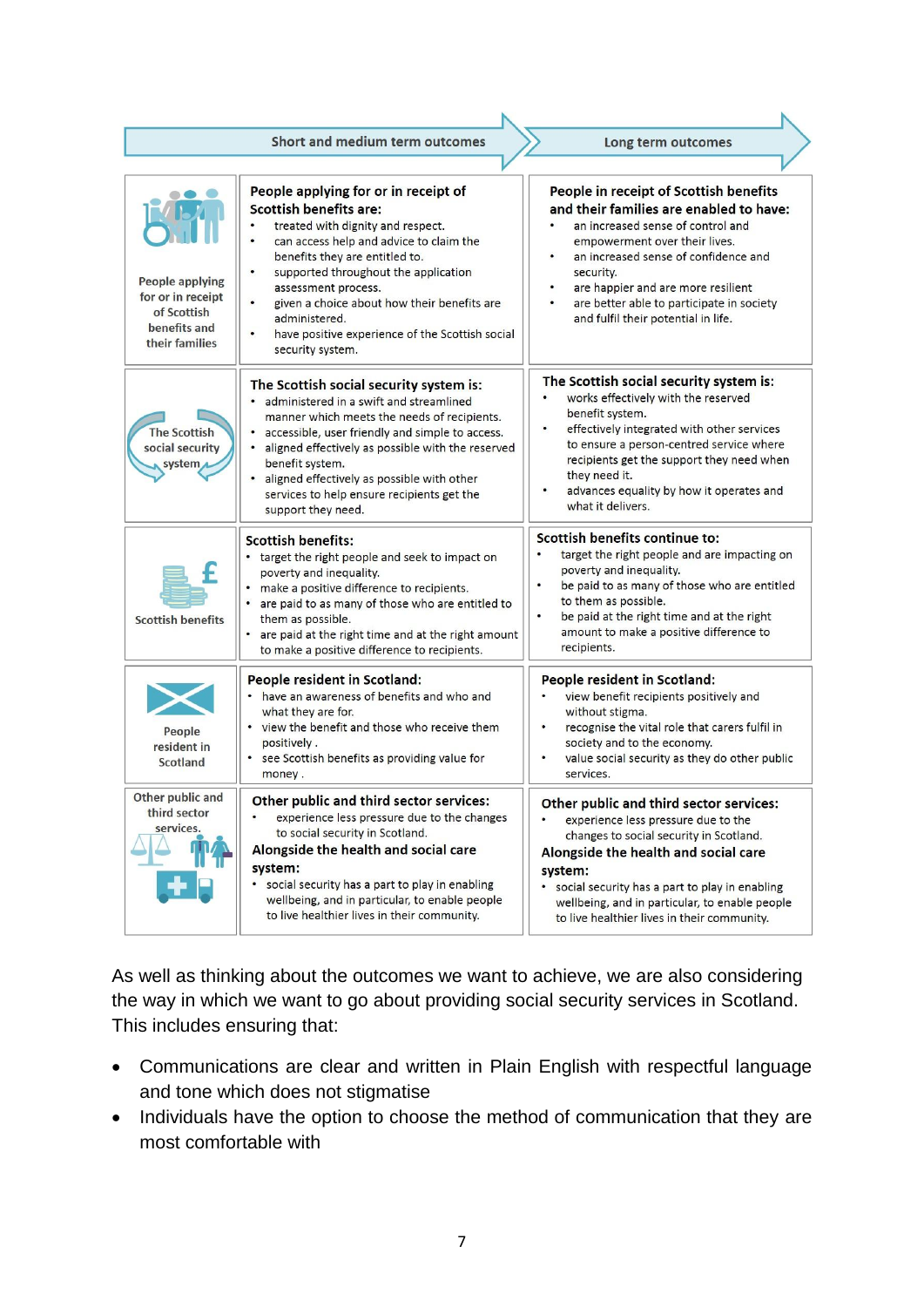We involve people who receive the devolved benefits, or in other words "coproduce" the design, development and testing of new systems, to ensure the technology works well for the people who need to use it. Modern IT systems could underpin a more sensitive approach to this

We would like your views on the outcomes which we have identified. In particular, we would like to know if you think there are any other outcomes, which should also be considered.

## **Please click here to go to the [section on outcomes in our full consultation](https://consult.scotland.gov.uk/social-security/social-security-in-scotland/consultation/subpage.2016-06-22.7395985839/)  [document](https://consult.scotland.gov.uk/social-security/social-security-in-scotland/consultation/subpage.2016-06-22.7395985839/)**



## **Delivering social security in Scotland**

In this section, we would like you to consider how we should **deliver** social security in Scotland. On 1 March, 2016, the then Cabinet Secretary for Social Justice, Communities and Pensioners Rights, Alex Neil MSP, announced to the Scottish Parliament that, "we intend, after having examined all the available options, to set up a new social security agency for Scotland<sup>7</sup>."

In time, our new social security system, operating as a single cohesive whole, with the agency at its heart, will deliver the outcomes which we described in the table on page 7. However, the overall system, with the agency and these core capabilities embedded, could still deliver the outcomes in different ways. At one end of the spectrum, the system could be configured with the agency at the centre delivering all benefits, at the other end, the role of existing Scottish public sector organisations could be extended to take on responsibility for social security.

The Scottish Government has already carried out a series of workshops with internal and external stakeholders to consider what is needed to deliver social security in Scotland. To help us progress this work, we would like your views on a Scottish social security system, with a new agency at its heart. The following prompts may be of some help, when you are thinking about this:

**Should the social security agency in Scotland be responsible for providing benefits in cash only or offer a choice of goods and cash?**

**How can we best harness digital services for social security delivery in Scotland?** 

<sup>————————————————————&</sup>lt;br><sup>7</sup> Scottish Parliament; Official Report, Meeting of the Parliament 1 March, col. 42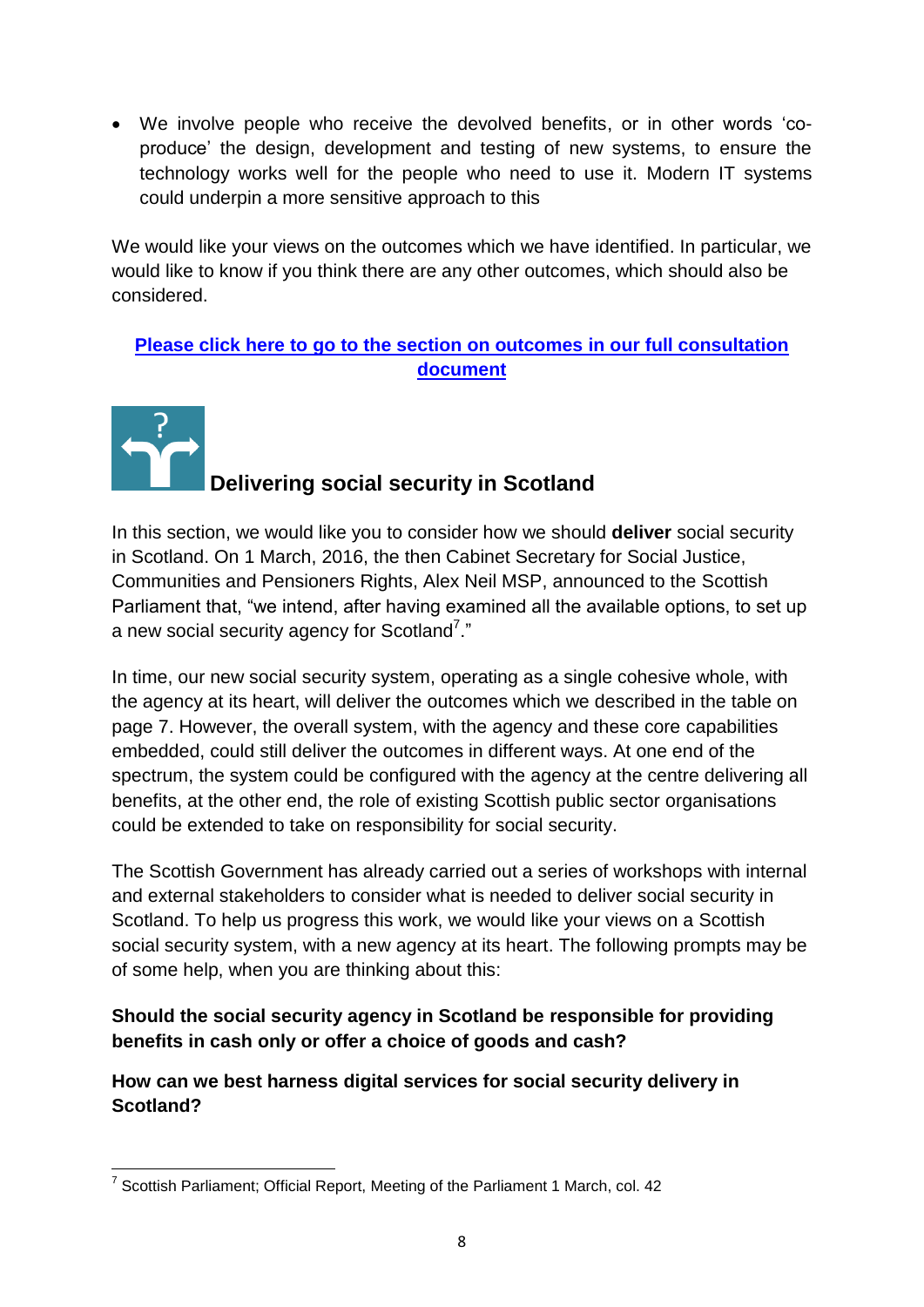**Should social security in Scotland make some provision for face to face contact?**

**Who should deliver social security medical assessments for disability related benefits?**

**Should we, as much as possible, aim to deliver social security through already available public sector services and organisations?** 

Should any aspect of social security be delivered by others such as the 3<sup>rd</sup> **sector, not for profit organisations or the private sector?** 

#### **Please click here to go to the [section on delivery in our full consultation](https://consult.scotland.gov.uk/social-security/social-security-in-scotland/consultation/subpage.2016-06-22.7820321127/)  [document](https://consult.scotland.gov.uk/social-security/social-security-in-scotland/consultation/subpage.2016-06-22.7820321127/)**



**Independent advice and scrutiny**

At the present time, there are two independent, UK social security advisory committees, called the Social Security Advisory Committee and the Industrial Injuries Advisory Council, which scrutinise draft regulations and provide advice to Ministers in the Department for Work and Pensions (DWP) on social security matters.

Members of both committees are appointed by the Secretary of State for Work and Pensions and are drawn from representatives of business, employees, social security law, academia, and the scientific sector.

The UK Government has decided that, after devolution, both committees should provide advice to UK Ministers and the Northern Ireland Social Security Agency only. This means that the Scottish Parliament will be able to determine arrangements for the future scrutiny of social security in Scotland. We would like to know if you think there should be an independent scrutiny body in Scotland, like the existing committees, after devolution and, if you do, how you would like a Scottish social security scrutiny body to be set up.

We are also exploring whether there might be a need for an independent function to oversee standards. In the past, DWP had a Decision Making Standards Committee, which reported to the Chief Executives of Jobcentre Plus, the Pensions Service and the Disability and Carers Service. The committee advised on the accuracy of reports, on standards of decision making and recommended improvements. We would like you to tell us if you think there should be a statutory body to oversee Scottish social security decision making standards and how you think that body should operate.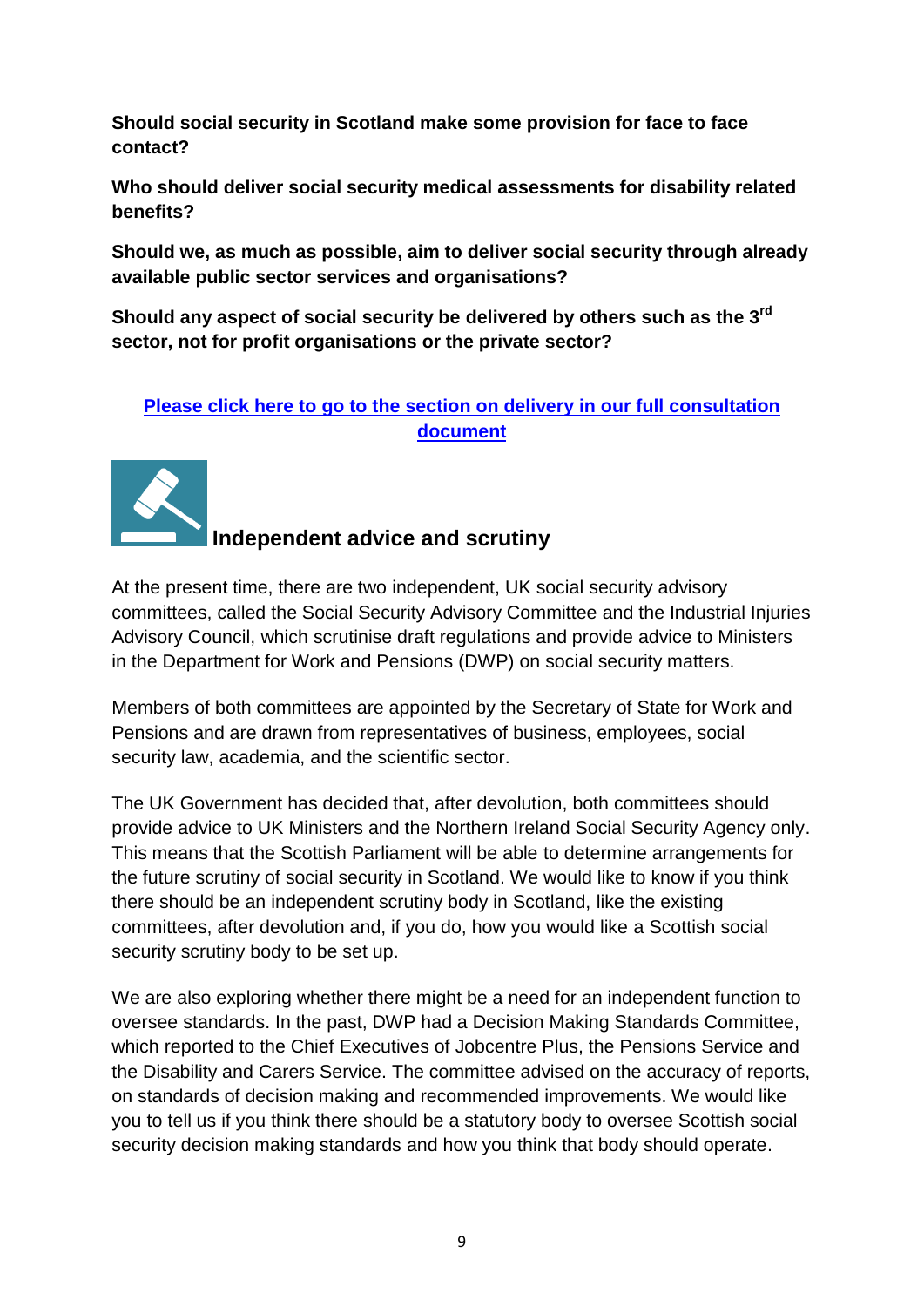### **Please click here to go to the [section on independent scrutiny in our full](https://consult.scotland.gov.uk/social-security/social-security-in-scotland/consultation/subpage.2016-06-22.9101210037/)  [consultation document](https://consult.scotland.gov.uk/social-security/social-security-in-scotland/consultation/subpage.2016-06-22.9101210037/)**

**[Return to Contents](#page-3-0)** 

#### **Questions**

### **If you have printed this document or are reading it in paper form, please use the space provided below to write down your answers for Part 1. Please use additional paper if you wish.**

**In Part 1, we have set out approaches and proposals on:**

- **Fixing the principles in legislation**
- **Delivering social security**
- **Independent advice and scrutiny**

**You may want to provide feedback on all of these or just some of them. Please tell us which proposals you are providing feedback on when you answer the two key questions below:**

**What do you think about the proposals outlined in Part 1?**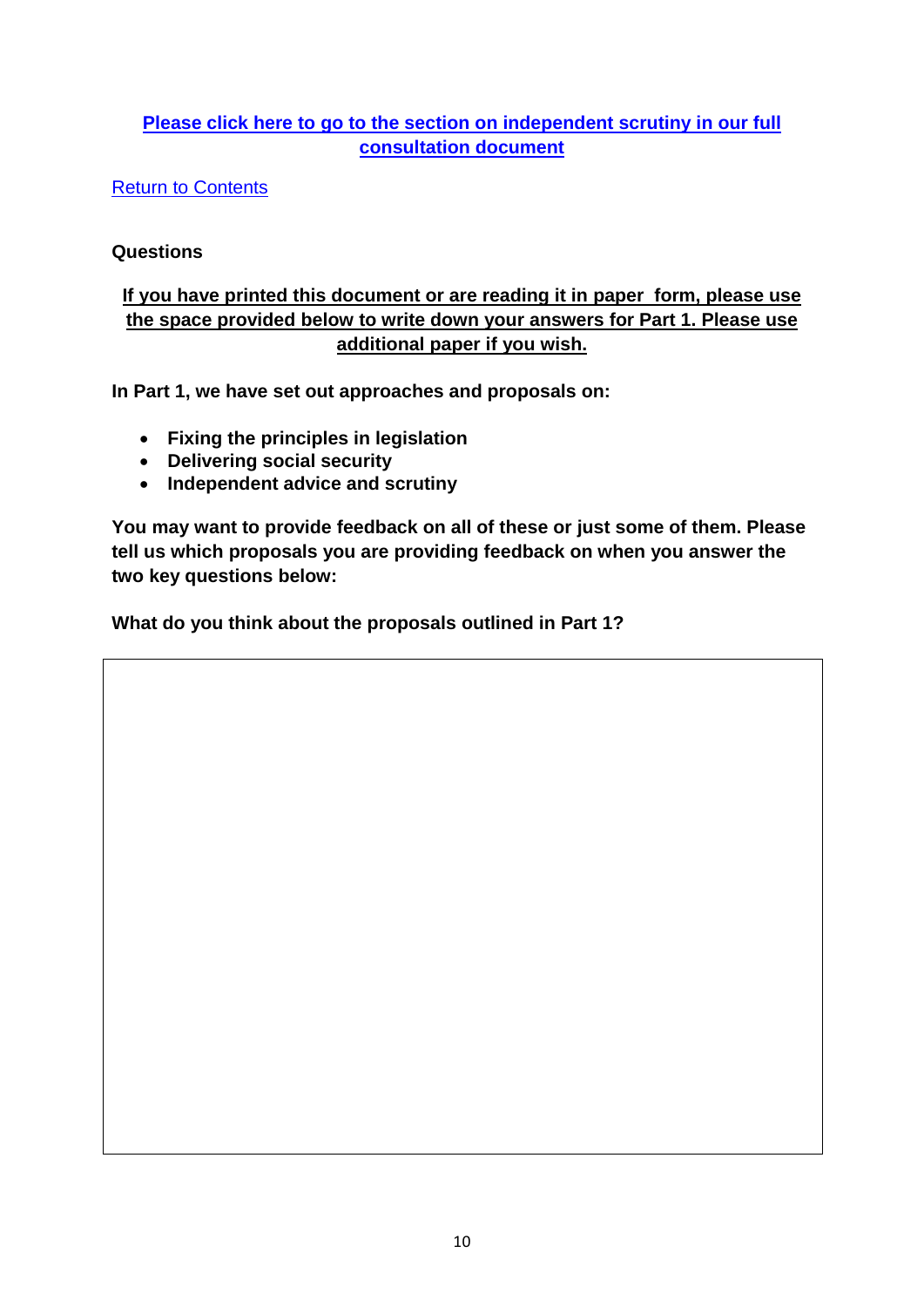| Do you have any further views on the topics covered in Part 1? |
|----------------------------------------------------------------|
|----------------------------------------------------------------|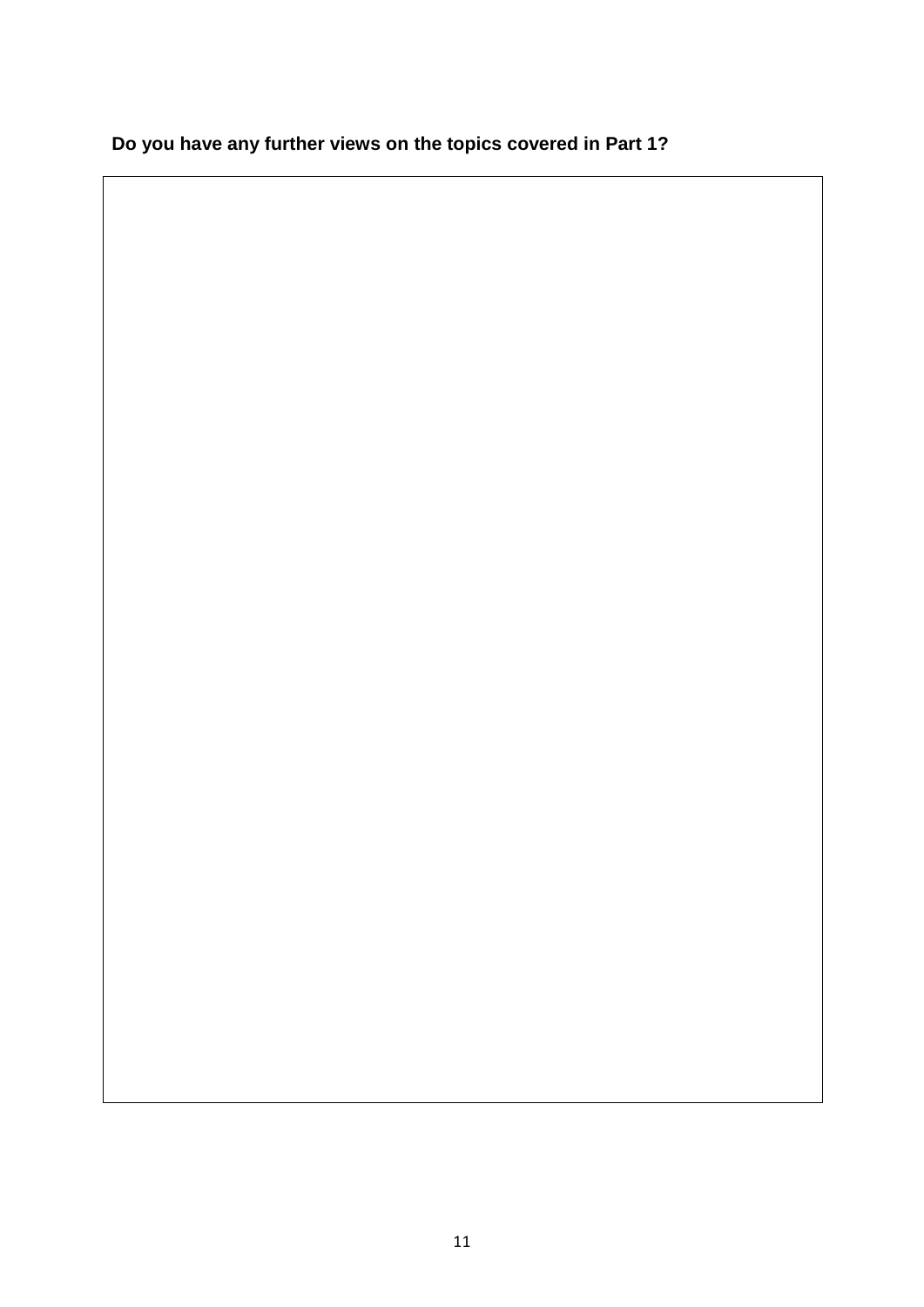## <span id="page-14-0"></span>**Part 2: Devolved Benefits**

We would like to discuss powers over specific benefits which will transfer to Scotland. We will refer to these as the 'devolved benefits'. We understand that, when thinking about a new Scottish social security system, many people will think first and foremost about how this will affect the benefits that they currently receive. That is why we want to be clear, in relation to all of the devolved benefits, what we are considering and how we will take users views into account.

#### **This summary version of the full consultation only provides limited text. To see all of the consultation text [please click here to access the full](https://consult.scotland.gov.uk/social-security/social-security-in-scotland)  [consultation](https://consult.scotland.gov.uk/social-security/social-security-in-scotland)<sup>8</sup> .**

Powers are being devolved over the following benefits:-

- **[Ill Health and Disability Benefits](#page-15-0)** which means Disability Living Allowance (DLA), Personal Independence Payments (PIP), Attendance Allowance (AA), Severe Disablement Allowance (SDA) and Industrial Injuries Disablement benefit (IIDB)
- **[Carer's Allowance](#page-15-1)**
- **[Sure Start Maternity Grants](#page-16-0)** (which we propose should be replaced by a Best Start Grant)
- **[Funeral Payments](#page-17-0)**
- **[Winter Fuel and Cold Weather Payments](#page-17-1)**
- **[Discretionary Housing Payments](#page-18-0)**
- Some powers in relation to **[Universal Credit](#page-18-1)** (i.e. to split payments between household members)

The Scottish Government also proposes to use its new powers in order to introduce a new **[Job Grant](#page-19-0)** for young people, who have been unemployed for more than 6 months, and who are entering the labour market.

[Return to Contents](#page-3-0)

 8 <https://consult.scotland.gov.uk/social-security/social-security-in-scotland>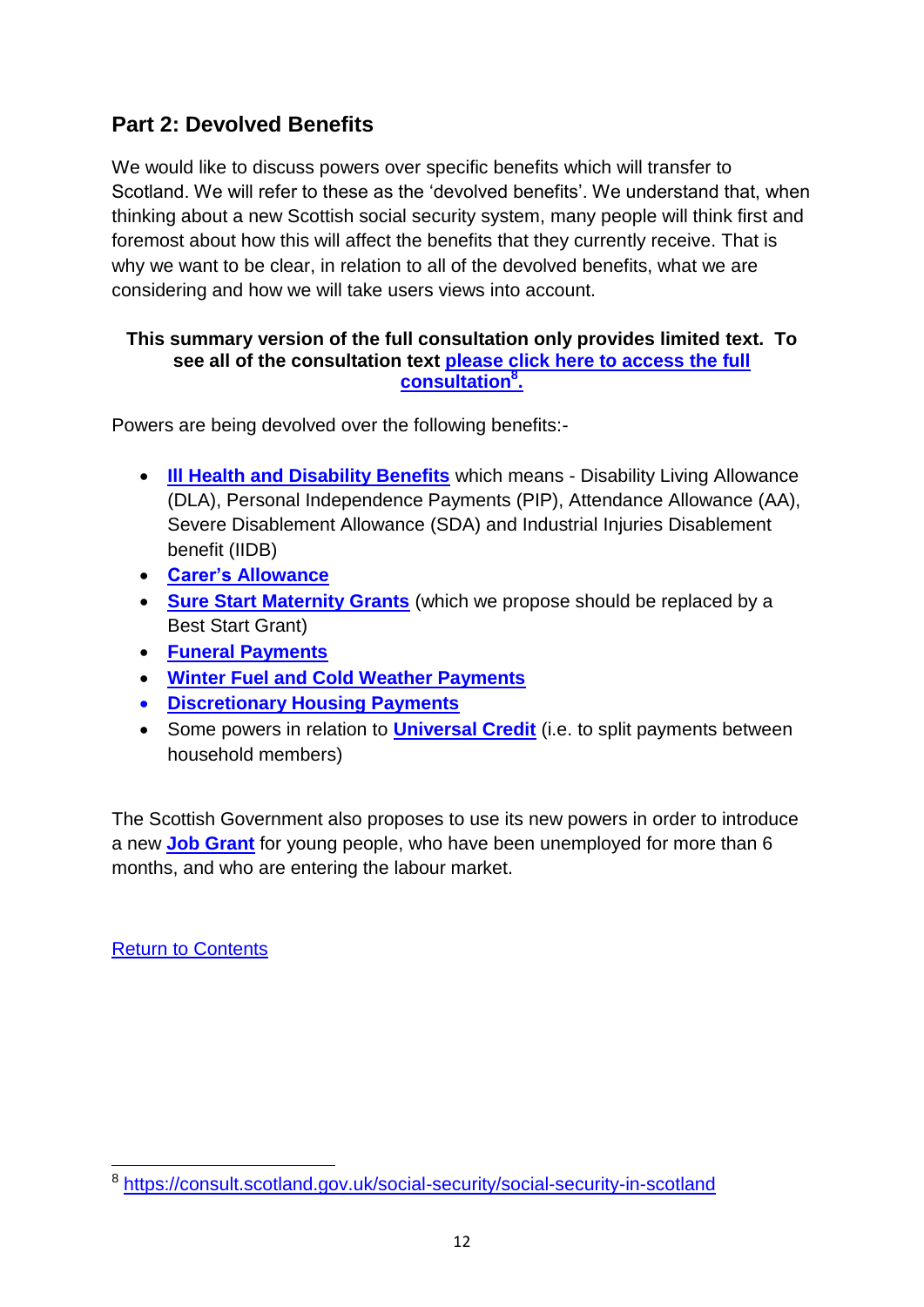<span id="page-15-0"></span>

## **Ill Health and Disability Benefits**

We wish to seek your views on existing UK disability benefits and how they operate. We would like to ask you some questions that will help us plan the transfer of powers over these benefits to the Scottish Government and the type of reform that is required.

Over 500,000 people in Scotland receive these benefits – currently delivered through Disability Living Allowance, Attendance Allowance and Personal Independence Payment – and this is an opportunity to gather views, insights and experiences that can help the Scottish Government to improve the process and to ensure that dignity and respect are firmly built into the new system.

We'd like to know what is right and wrong with the current system and the specific areas for change within all aspects of the process, such the criteria for making awards, the application, the assessment, the award and the overall purpose of the benefits.

In the short term, a secure and smooth transition to devolved disability benefit payments will be our priority. This is to ensure that transfer arrangements are well communicated and every recipient continues to receive their benefits. But, we are committed to improvements as soon as practicable. For example, a consistent theme that has emerged from our engagement with people over the past year has been that there should be a transparent and easy-to-access process of application, and that the approach to assessment and consideration of people"s claims needs to be reformed to make sure it treats people with dignity and respect.

We are also looking at ways in which we can help lower costs for disabled people and carers. One way of doing this could be by looking to learn from the success of the Motability scheme. We would like to offer recipients the option to spend some their award on other services. For example, we have heard how disabled people face higher energy costs and we would like to offer discounted energy tariffs.

We also have aspirations for the longer term. For example, we want to ensure that disability benefits work as effectively as possible with other devolved services such as health and social care and housing, and to explore the potential for a "whole-oflife' disability benefit that is responsive to people's needs at different stages of their lives.

<span id="page-15-1"></span>**[Please click here to go to the section on disability benefits](https://consult.scotland.gov.uk/social-security/social-security-in-scotland/consultation/subpage.2016-06-22.2537772090/) in our full [consultation document](https://consult.scotland.gov.uk/social-security/social-security-in-scotland/consultation/subpage.2016-06-22.2537772090/)**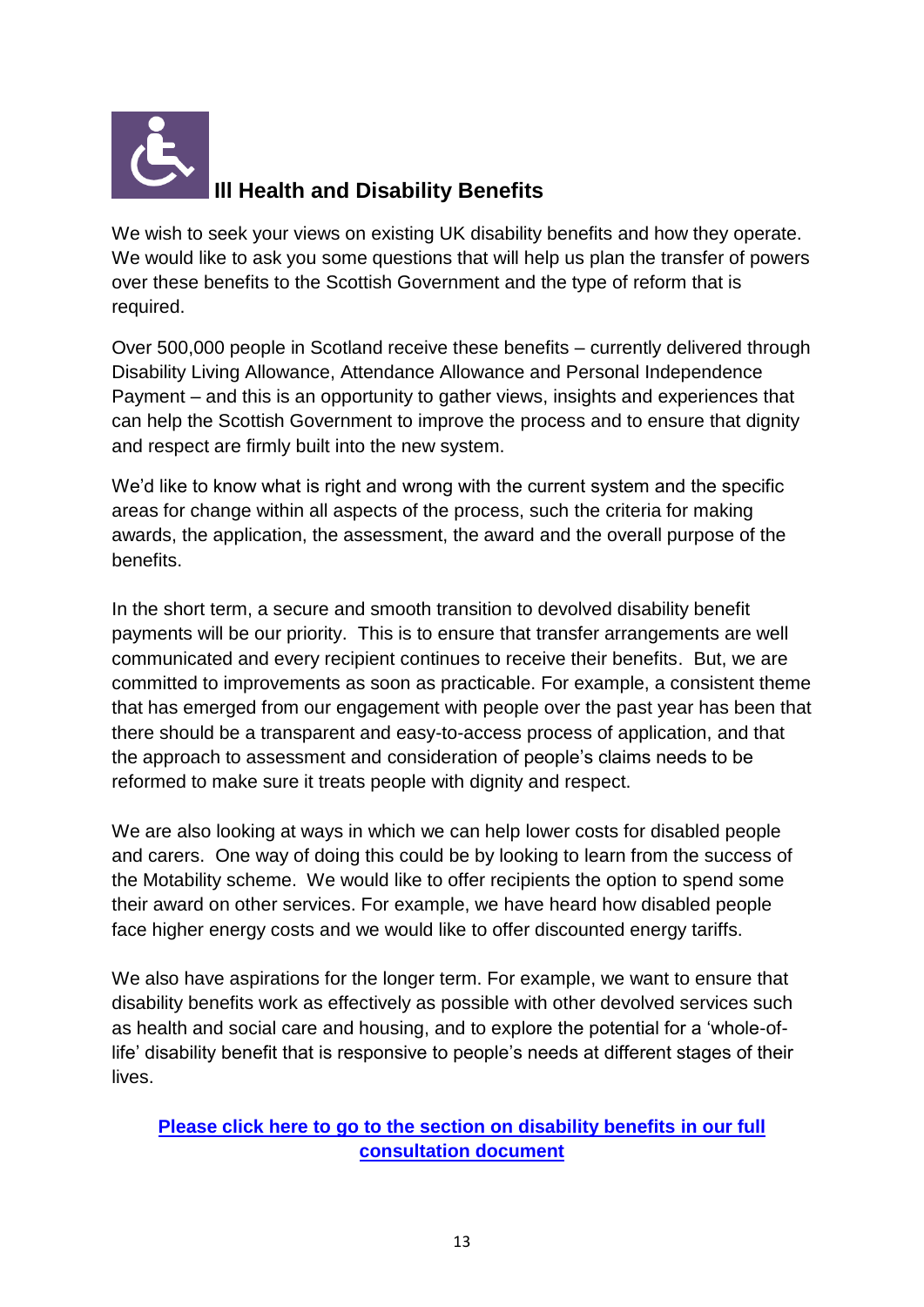

There are around 759,000 unpaid adult carers in Scotland who fulfil a vital role in our society by caring for family, friends and neighbours, including people with multiple and complex needs.

Caring can be a rewarding and positive experience for both carers and those being cared for. However, caring is also associated with poor psychological wellbeing and physical health. It can restrict opportunities to participate fully in society, including in work and education.

The Scottish Government is committed to increasing Carer"s Allowance so that it is paid at the same level as Jobseeker"s Allowance. That is almost an 18% increase and eligible carers will each get around £600 more a year. We will also consider the introduction of a Young Carers Allowance to provide extra support for young people with significant caring responsibilities.

We want to develop a Scottish carer's benefit which helps deliver positive experiences and outcomes for carers, and is embedded in our wider carers' strategy. That means it should help, not hinder, access to opportunities to lead a fulfilling life beyond caring. This could be through better joining up with devolved services, and in the longer term, addressing the barriers to work and study in the current Carer"s Allowance. This has to be achieved within the resources available and integrated with the wider social security system.

### **[Please click here to go to the section on Carer's Allowance](https://consult.scotland.gov.uk/social-security/social-security-in-scotland/consultation/subpage.2016-06-24.2641350062/) in our full [consultation document](https://consult.scotland.gov.uk/social-security/social-security-in-scotland/consultation/subpage.2016-06-24.2641350062/)**

<span id="page-16-0"></span>

### **Best Start Grant**

The Scottish Government proposes to introduce a new "Best Start Grant", which will replace the existing Sure Start Maternity Grant, which pays qualifying families £500 on the birth of their first child only. The Best Start Grant will increase that payment to £600. It will also make a payment of £300 on the birth of second and subsequent children, and two new payments of £250 when children begin nursery and again when they start school.

The support provided through the new Best Start Grant will play an important part in reducing inequalities and will help close the gap in educational attainment. Our aim is to design a benefit that is easy to access and that provides effective support to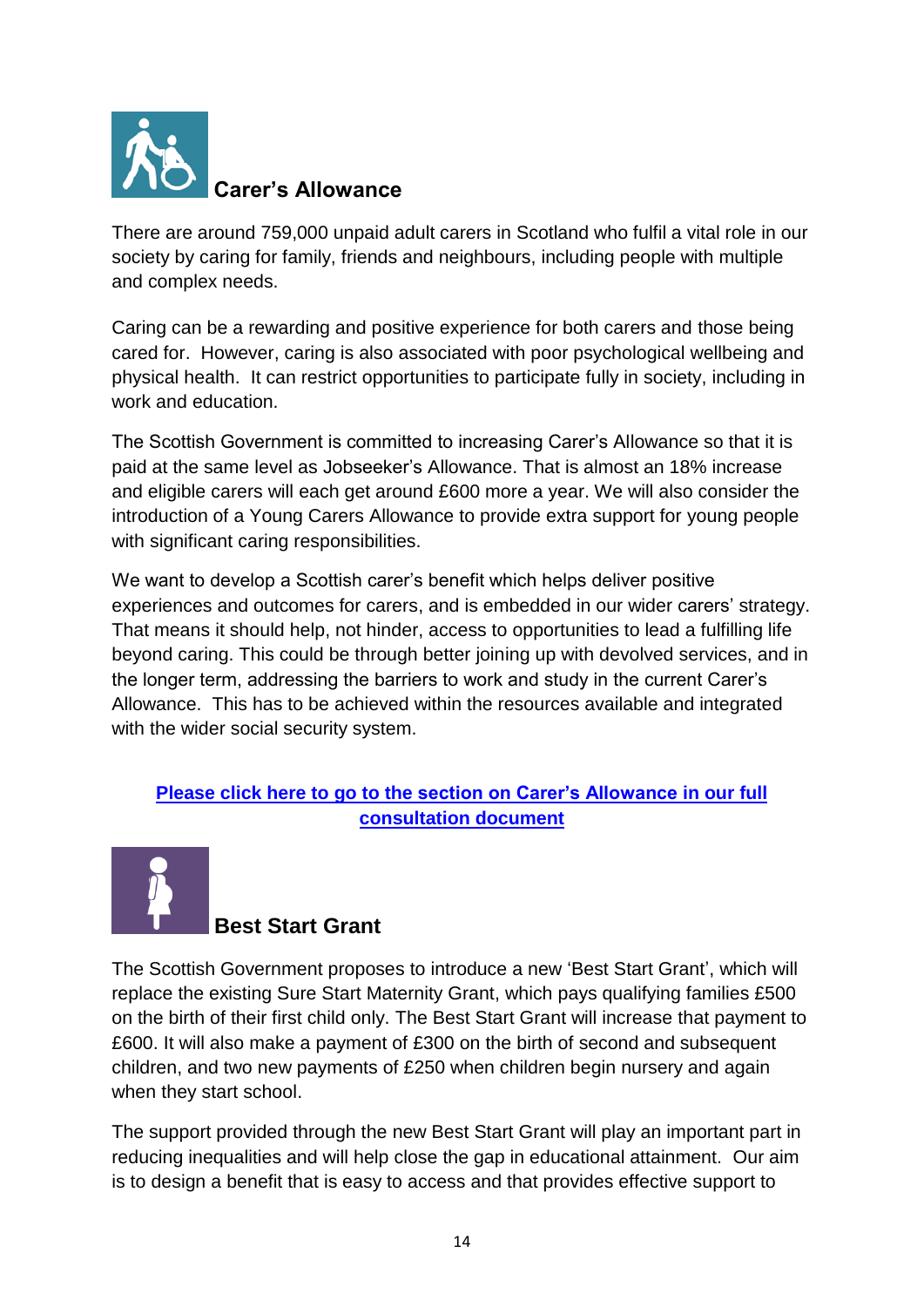families at key transitions in the early years, as part of a wider package of early years support.

We wish to explore the important decisions to be made in designing the new benefit and consider the various options available.

<span id="page-17-0"></span>**[Please click here to go to the section on the Best Start Grant](https://consult.scotland.gov.uk/social-security/social-security-in-scotland/consultation/subpage.2016-06-26.6050226460/) in our full [consultation document](https://consult.scotland.gov.uk/social-security/social-security-in-scotland/consultation/subpage.2016-06-26.6050226460/)**



## **Funeral Payments**

The current DWP funeral payment is a grant for people on certain low income benefits who are responsible for paying for a funeral.

The Scottish Government sees the funeral payment as one of the ways to help tackle funeral poverty, and want to reach more people with the funeral payment to reduce the need for borrowing. We also want to create a more predictable benefit, so that people can make better informed decisions when they are committing to paying for a funeral.

We are seeking views on how you think this could be achieved.

### <span id="page-17-1"></span>**Please [click here to go to the section on the Funeral Payments](https://consult.scotland.gov.uk/social-security/social-security-in-scotland/consultation/subpage.2016-06-26.4604461238/) in our full [consultation document](https://consult.scotland.gov.uk/social-security/social-security-in-scotland/consultation/subpage.2016-06-26.4604461238/)**



## **Winter Fuel & Cold Weather Payments**

The **Winter Fuel Payment** is a universal, annual tax-free payment made to pensioners to help towards their winter heating costs. In 2014-15 (the most recent statistics), over 1 million individuals received a Winter Fuel Payment in Scotland, with a total expenditure of over £180 million.

**Cold Weather Payments** are means-tested payments designed to help those on low incomes meet additional fuel costs during periods of cold weather. In 2015-16, there were an estimated 415,000 individuals eligible for Cold Weather Payments in Scotland with 119,000 actually receiving a payment and a total expenditure of £3.4 million.

**[Please click here to go to the section on the Winter Fuel and Cold Weather](https://consult.scotland.gov.uk/social-security/social-security-in-scotland/consultation/subpage.2016-06-24.0000969269/)  Payments [in our full consultation document](https://consult.scotland.gov.uk/social-security/social-security-in-scotland/consultation/subpage.2016-06-24.0000969269/)**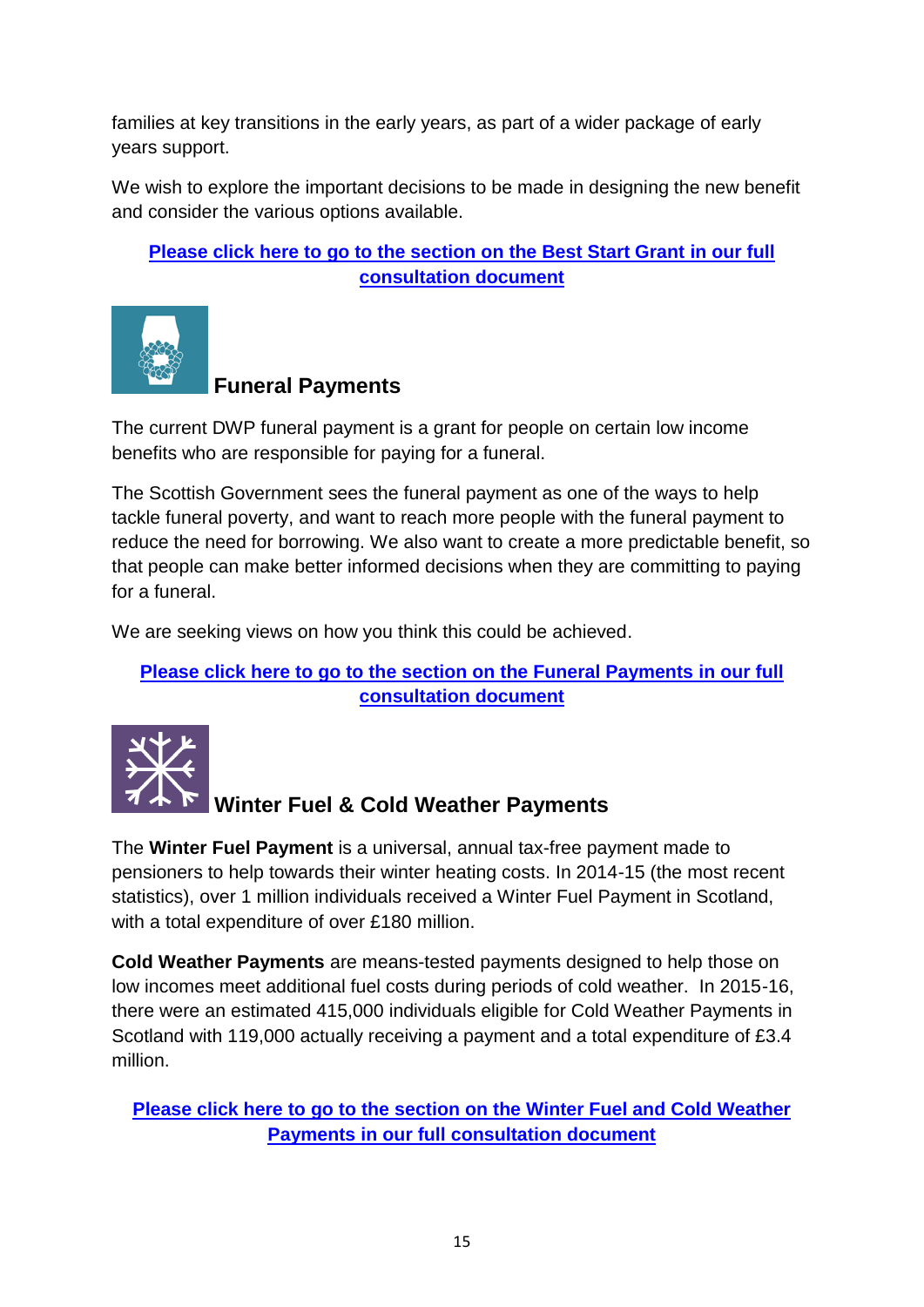<span id="page-18-0"></span>

## **Discretionary Housing Payments**

Discretionary Housing Payments (DHPs) are currently made by local authorities, with guidance from DWP, and are aimed at helping people who need further financial assistance to meet their housing costs.

Individuals whose housing benefit or Universal Credit (UC) has been reduced as a result of welfare changes such as the "bedroom tax", the benefit cap or Local Housing Allowance can be awarded a DHP.

We propose that DHPs continue to operate in the same way once the Scottish Parliament has full control over all DHP funding.

## **[Please click here to go to the section on Discretionary Housing Payments](https://consult.scotland.gov.uk/social-security/social-security-in-scotland/consultation/subpage.2016-06-26.3200895991/) in [our full consultation document](https://consult.scotland.gov.uk/social-security/social-security-in-scotland/consultation/subpage.2016-06-26.3200895991/)**

<span id="page-18-1"></span>

## **Universal Credit flexibilities**

The Scotland Act 2016 provides Scottish Ministers with some flexibilities over the way UC is calculated and paid. The Scottish flexibilities are being introduced to make it easier for claimants to manage their UC payments. These are:

- Having the option of being paid UC twice a month rather than monthly
- Having the option of the rent element being paid direct to social landlords

These changes are intended to give the claimant more choice and control over their UC payments. Draft regulations for the first two flexibilities are being written and a further technical consultation is planned for these.

We also have the potential to introduce other flexibilities including the opportunity to offer tenants in the private rented sector the same choice of having their rent paid directly to their landlord and the power to vary the existing plans for single household payments of UC. These are the proposals we want to ask about in this consultation.

## **[Please click here to go to the section on Universal Credit Flexibilities](https://consult.scotland.gov.uk/social-security/social-security-in-scotland/consultation/subpage.2016-06-26.1604999080/) in our full [consultation document](https://consult.scotland.gov.uk/social-security/social-security-in-scotland/consultation/subpage.2016-06-26.1604999080/)**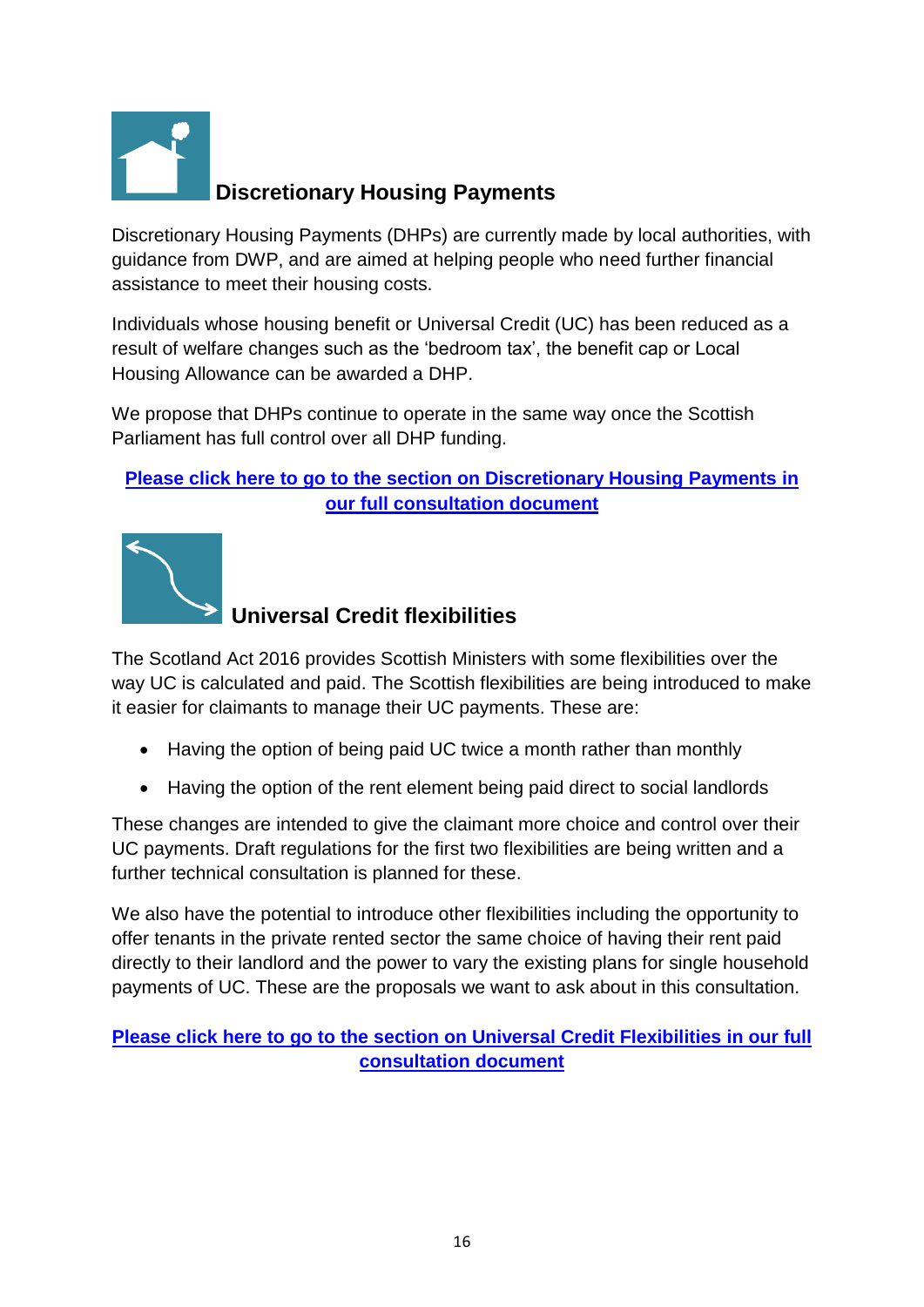<span id="page-19-0"></span>

The Scottish Government proposes to introduce a new Job Grant to help young people aged 16-24 who are returning to work after a period of 6 months unemployment, and would be payment of £100, or £250 for those who have children. We plan to supplement this cash payment with free bus travel for a three month period.

### **[Please click here to go to the section on the Job Grant](https://consult.scotland.gov.uk/social-security/social-security-in-scotland/consultation/subpage.2016-06-26.9635684713/) in our full consultation [document](https://consult.scotland.gov.uk/social-security/social-security-in-scotland/consultation/subpage.2016-06-26.9635684713/)**

[Return to Contents](#page-3-0)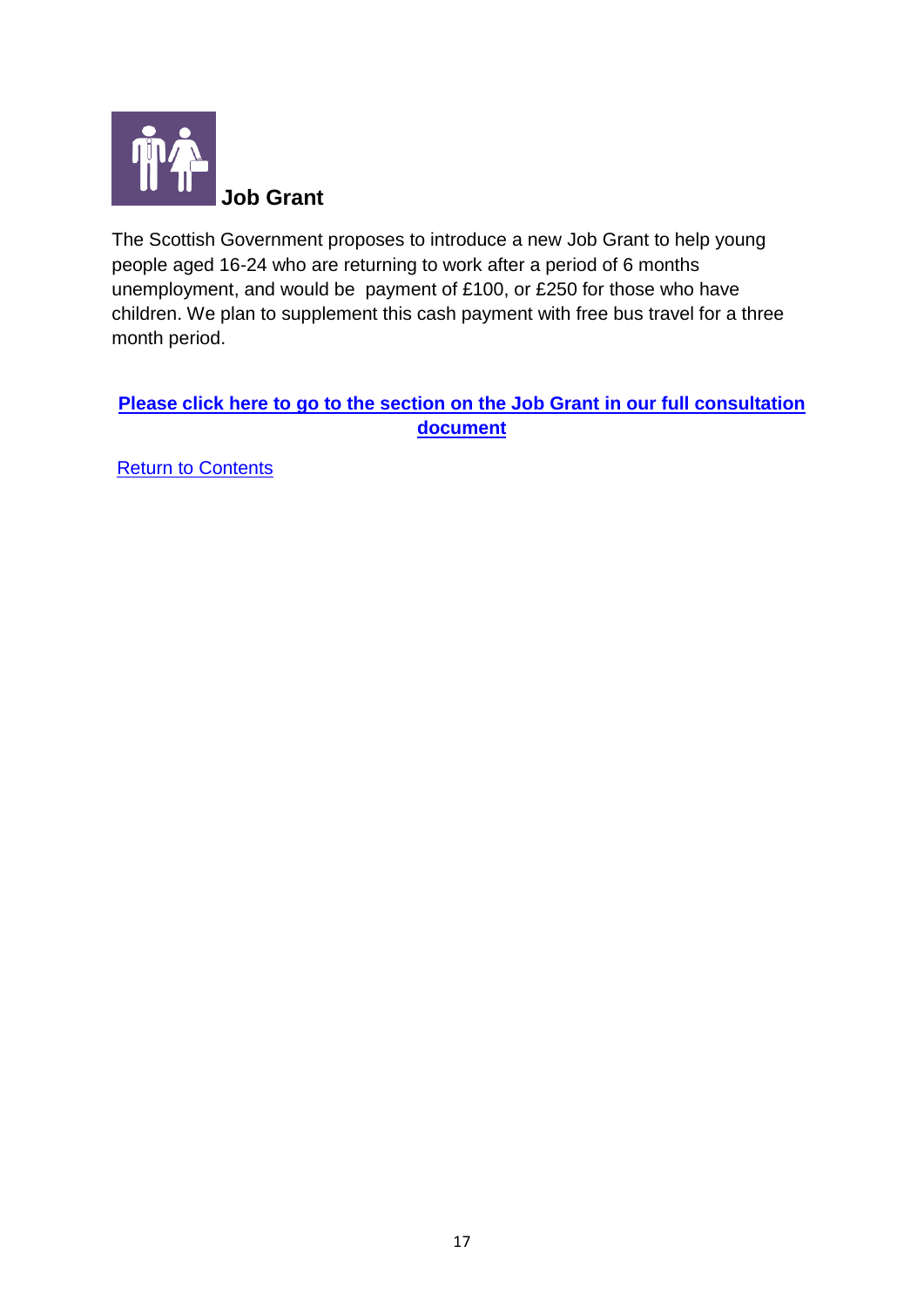#### **Questions**

### **If you have printed this document or are reading it in paper form, please use the space provided below to write down your answers for Part 2. Please use additional paper if you wish.**

**In Part 2, we have set out approaches and proposals on:**

- III Health and Disability Benefits
- Carer"s Allowance
- Best Start Grant
- Funeral Payments
- Winter Fuel and Cold Weather Payments
- Discretionary Housing Payments
- Universal Credit
- Job Grant

**You may want to provide feedback on all of these or just some of them. Please tell us which proposals you are providing feedback on when you answer the two key questions below:**

**What do you think about the proposals outlined in Part 2?**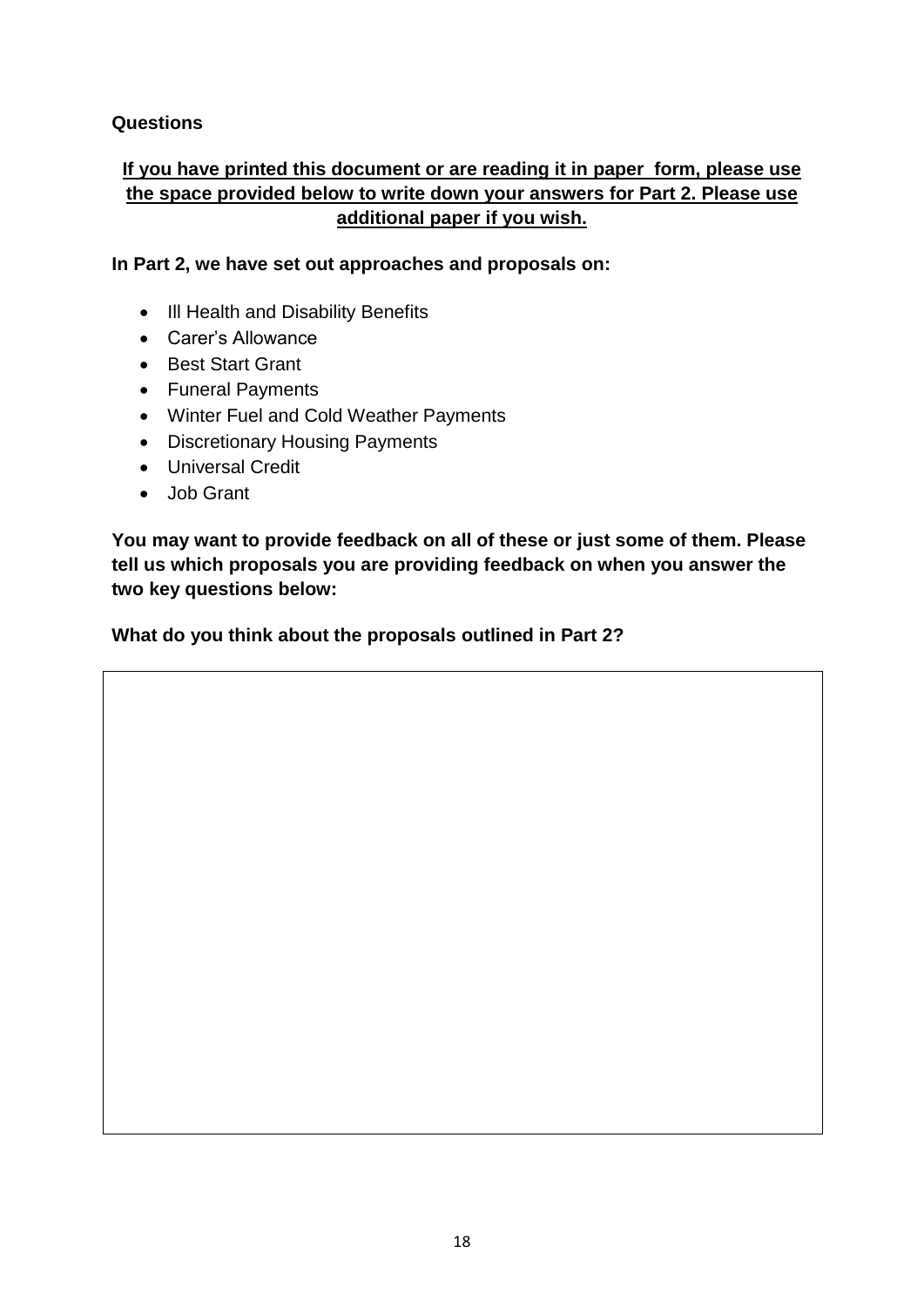## **Do you have any further views on the topics covered in Part 2?**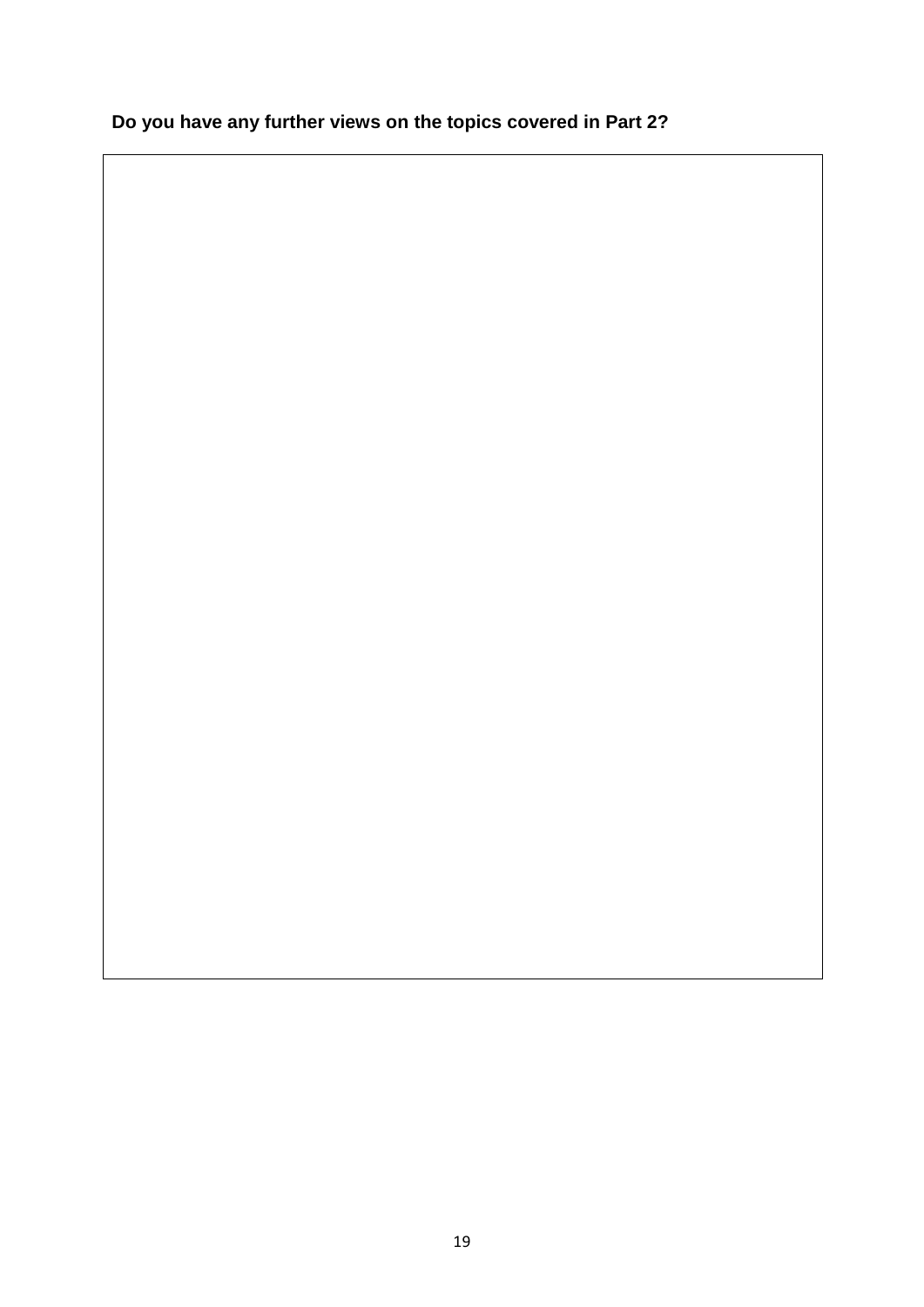## <span id="page-22-0"></span>**Part 3: Operational Policy**

Part 3 looks at the strategic functions that the social security system will need to carry out in order to operate competently. This means functions that aren"t specific to any individual benefit but could apply to all of the devolved benefits. We refer to these functions as "operational policy" areas"**.** 

#### **This section relates to anyone with an interest in social security in Scotland.**

**This summary version of the full consultation only provides limited text. To see all of the consultation text: [please click here to access the full](https://consult.scotland.gov.uk/social-security/social-security-in-scotland)  [consultation](https://consult.scotland.gov.uk/social-security/social-security-in-scotland)<sup>9</sup> .**



## **Advice and representation**

#### **Advice**

There is a clear consensus that the right advice can have a transformative effect on service delivery by guiding people in need to the right support at the right times, assisting with processes such as applications and appeals and increasing take up. The Scottish Government wants ensure that people who need to access services are able to do so. We recognise that the transfer of responsibility for the devolved benefits, from DWP to a Scottish social security agency will place new requirements on the advice sector in Scotland that will need to be understood and managed.

The Scottish Government intends to work closely with the publicly funded advice sector to assess its current capacity and capability and identify strengths, weaknesses, opportunities and key risks. This will help us to:

- Understand the key drivers affecting advice services now and in the future
- Identify ways in which organisations and individuals can make the most of new opportunities, and manage any additional complexity resulting from the transfer of responsibility for social security to Scotland
- Find out if we can harness the transfer of responsibility for the devolved benefits to drive improvements to the provision of publicly funded advice in **Scotland**

As part of this work, we want to use this consultation to ask for peoples' views on the publicly funded advice that is currently provided. We would like you to think about the role that publicly funded advice providers should play in the development of a new

 $\overline{\phantom{a}}$ <sup>9</sup> <https://consult.scotland.gov.uk/social-security/social-security-in-scotland>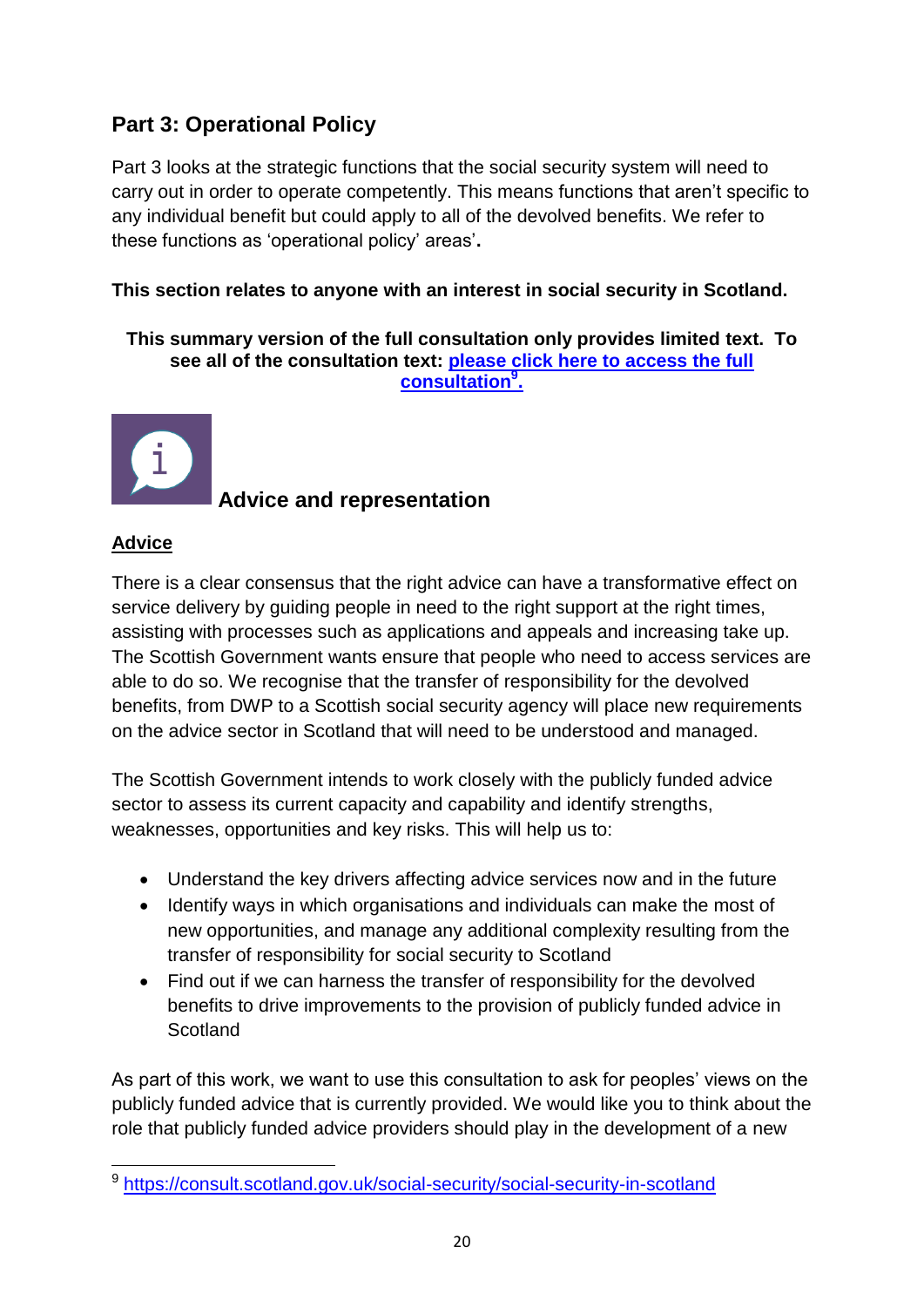Scottish social security system and whether the transfer of the devolved benefits to Scotland could be used to drive improvements in the provision of publicly funded advice.

**[Please click here to go to the section on advice](https://consult.scotland.gov.uk/social-security/social-security-in-scotland/consultation/subpage.2016-07-22.7638184102/) in our full consultation [document](https://consult.scotland.gov.uk/social-security/social-security-in-scotland/consultation/subpage.2016-07-22.7638184102/)**



## **Complaints, reviews and appeals**

We want to provide high quality services and information to all who interact with Scotland"s social security system. We recognise, however, that there will be occasions when standards that people experience fall short of this vision. It"s important, therefore, that an effective complaints handling procedure is put in place.

We would like your views on the best way to handle individuals' comments, concerns and complaints. In particular, we believe that internal reviews would present an opportunity to improve decision making, by allowing the agency to scrutinise the initial decision and we would like you gives us your views on how a Scottish internal review process should work.

A key part of ensuring access to social security is by making sure that people are able to challenge decisions that they do not agree with. For this to happen, there must be an effective appeals process that is accessible to all. We are therefore committed to providing an appeals process for devolved benefits which is transparent and accessible, with guaranteed timescales for decisions. We propose that appeals against decisions made in relation to the devolved benefits should be decided by a tribunal and we would like you tell us what you think about this approach.

### **[Please click here to go to the section on complaints, reviews and appeals](https://consult.scotland.gov.uk/social-security/social-security-in-scotland/consultation/subpage.2016-06-26.2074298732/) in [our full consultation document](https://consult.scotland.gov.uk/social-security/social-security-in-scotland/consultation/subpage.2016-06-26.2074298732/)**



## **Residency and cross-border issues**

When Scotland begins delivering devolved benefits, there is a possibility that some cross border issues may arise. We will need to manage new administrative borders between the different social security regimes within Great Britain - i.e. between the social security systems in Scotland and England and Wales, and between Scotland and Northern Ireland.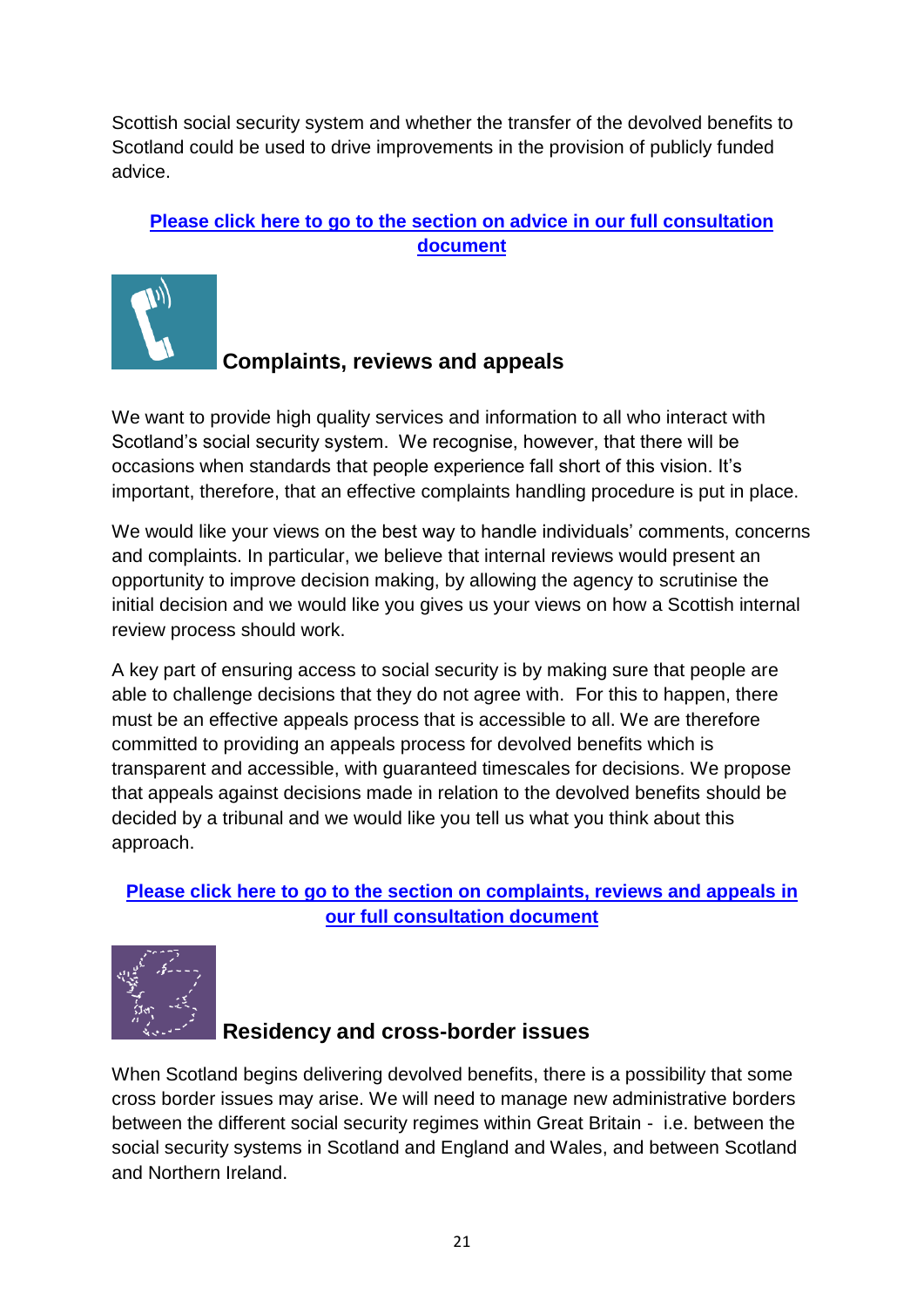The Scottish Government will need to set out who is entitled to the benefits it will deliver. This includes setting eligibility criteria about residency status for those who have come to the UK, residency status within Scotland and, where appropriate, how we define that someone receives devolved Scottish benefits rather than reserved UK benefits.

The Scottish Government expects that a residence test will be based on "habitual residence". This means that assessment should be based on where a person is residing, and the reasons why they are residing there. The Scottish Government expects that all devolved benefits will include residency status criteria, amongst the eligibility criteria which will determine entitlement to each benefit. We would like you to tell us what you think about this approach.

## **[Please click here to go to the section on residency and cross-border issues](https://consult.scotland.gov.uk/social-security/social-security-in-scotland/consultation/subpage.2016-06-26.2657833157/) in [our full consultation document](https://consult.scotland.gov.uk/social-security/social-security-in-scotland/consultation/subpage.2016-06-26.2657833157/)**



## **Managing overpayments and debt**

Errors which result in overpayments reduce the amount of public money available to be spent on those who need it. Therefore, there must be controls in the system, to spot errors and put them right. We recognise that overpayments made by the social security system are often made as a result of error, either by public sector officials or by individuals themselves. Overpayments which are not the result of an error by the individual making the claim will not usually be recovered.

If we do seek to recover an overpayment, this does not mean that the individual is being sanctioned and it does not mean that we think the individual has attempted to commit fraud. The Scottish Government will not necessarily seek to replicate current DWP arrangements and processes for dealing with overpayments. However, we do want to gather users" views on the current arrangements so that we can make an assessment as to what might be appropriate for Scotland. We would like you to tell us if the way that overpayments are currently recovered could be improved.

### **[Please click here to go to the section on overpayments and debt](https://consult.scotland.gov.uk/social-security/social-security-in-scotland/consultation/subpage.2016-06-26.8069308797/) in our full [consultation document](https://consult.scotland.gov.uk/social-security/social-security-in-scotland/consultation/subpage.2016-06-26.8069308797/)**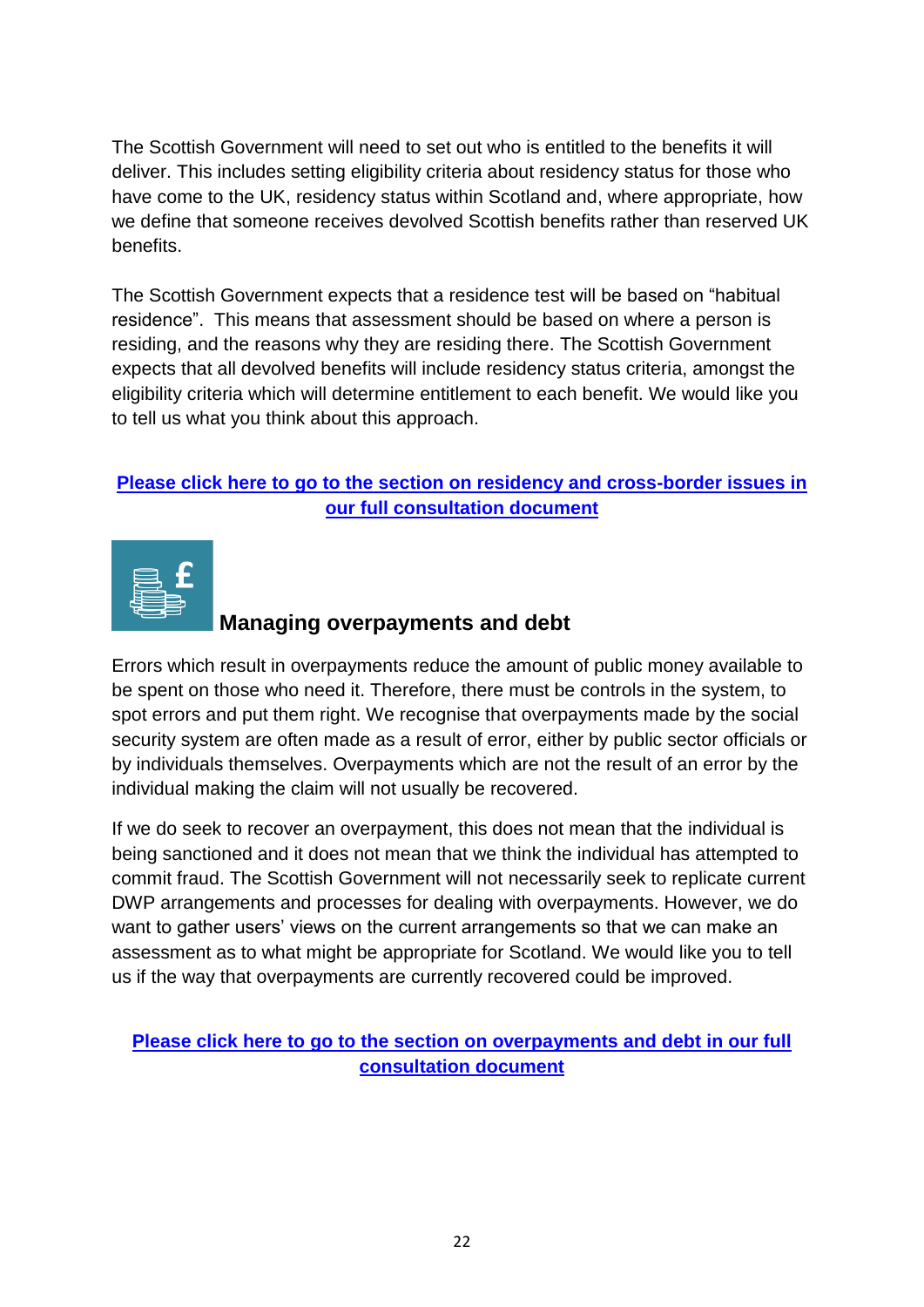

The Scottish Government intends to protect its investment in social security, on behalf of the people of Scotland, by taking a zero-tolerance approach to fraud. We are clear that people who have knowingly committed fraud should be punished. We also want to raise awareness of the individual"s responsibilities in relation to social security fraud while designing processes which will be accessible and simple to use.

In order to protect against fraud, we propose that officials working for the Scottish Government or its agency, should investigate fraud in, broadly, the same way as "Authorised Officers" currently investigate fraud for DWP. We would like your views on these current arrangements and whether there are any improvements which could be made.

## **[Please click here to go to the section on fraud](https://consult.scotland.gov.uk/social-security/social-security-in-scotland/consultation/subpage.2016-06-27.5108070609/) in our full consultation [document](https://consult.scotland.gov.uk/social-security/social-security-in-scotland/consultation/subpage.2016-06-27.5108070609/)**



The Scottish Government believes that every individual has the right to privacy and that personal information should be protected.

We propose to take a ["Privacy by Design"](https://ico.org.uk/for-organisations/guide-to-data-protection/privacy-by-design/) approach to information handling, to promote privacy, security and compliance with data protection regulations - from the initial stages of setting up the agency through to service delivery. We are clear that advances in technology should be used to support claimant applications better.

In order to meet the legitimate needs of our agency - to process applications for social security support while protecting individuals" privacy - we will securely source the minimum amount of information we need from other public sector organisations instead of storing large amounts of information in a 'data warehouse'. We would like your views on whether you would support the strictly controlled sharing of information in this way, if it would make the application process easier and led to improvements in our services. We would only ever do this when we have the individuals" consent.

**[Please click here to go to the section on protecting your information](https://consult.scotland.gov.uk/social-security/social-security-in-scotland/consultation/subpage.2016-06-27.6083504199/) in our full [consultation document](https://consult.scotland.gov.uk/social-security/social-security-in-scotland/consultation/subpage.2016-06-27.6083504199/)**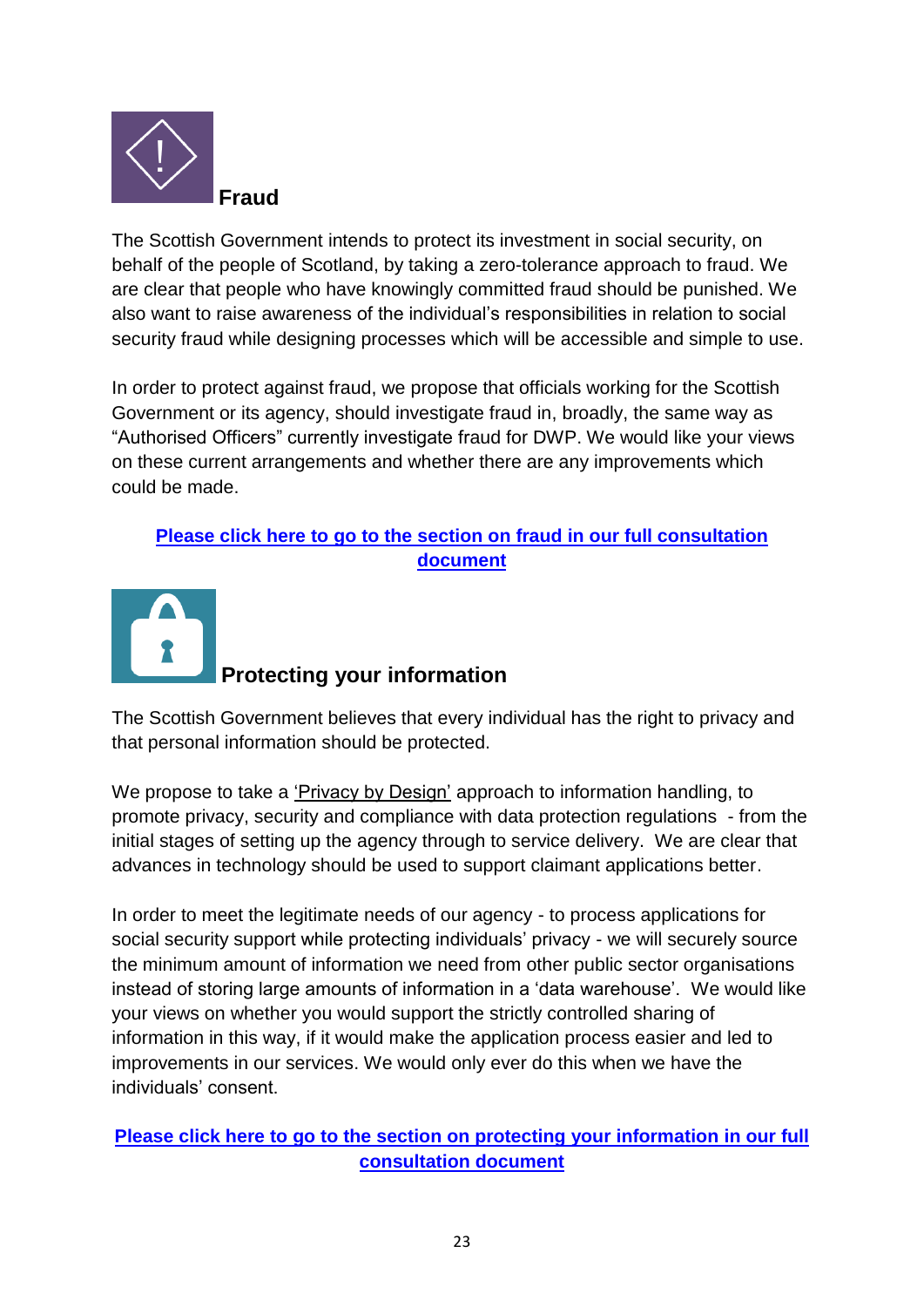

We make it clear that we will maintain spending on disability benefits, uprating them in line with inflation. Uprating is the annual process by which the value of some of the benefits which people currently receive is increased. We would like your views on whether there should be a general, Scottish uprating policy for devolved benefits and payments which could simplify the system overall and make it easier to understand.

**[Please click here to go to the section on uprating](https://consult.scotland.gov.uk/social-security/social-security-in-scotland/consultation/subpage.2016-06-27.7326510828/) in our full consultation [document](https://consult.scotland.gov.uk/social-security/social-security-in-scotland/consultation/subpage.2016-06-27.7326510828/)**

**[Return to Contents](#page-3-0)**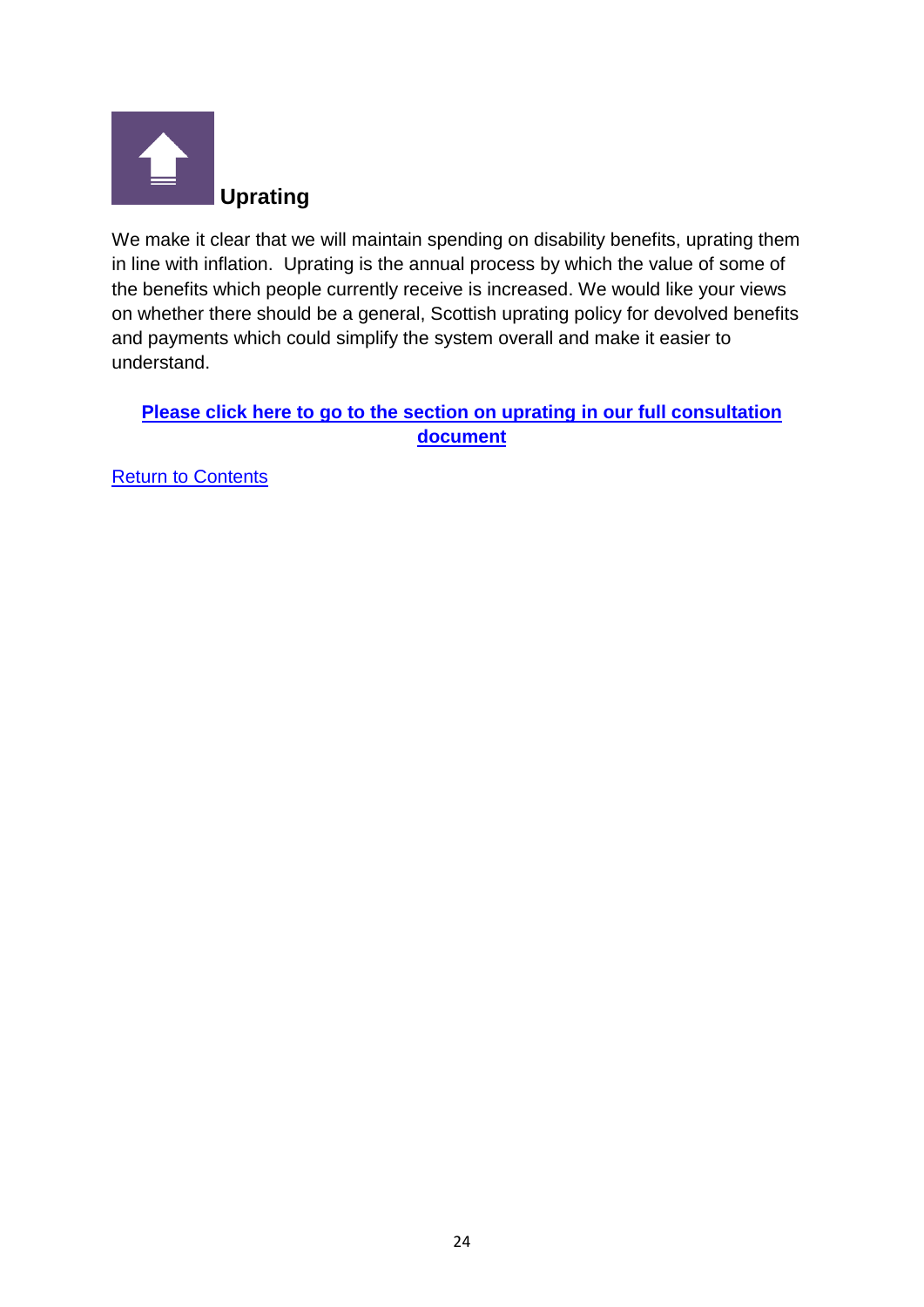#### **Questions**

### **If you have printed this document or are reading it in paper form, please use the space provided below to write down your answers for Part 3. Please use additional paper if you wish.**

#### **In Part 3, we have set out approaches and proposals on:**

Advice, representation and advocacy

- Complaints, reviews and appeals
- Residency criteria and cross-border issues
- Managing overpayments
- Fraud
- Protecting your information
- Uprating

**You may want to provide feedback on all of these or just some of them. Please tell us which proposals you are providing feedback on when you answer the two key questions below:**

**What do you think about the proposals outlined in Part 3?**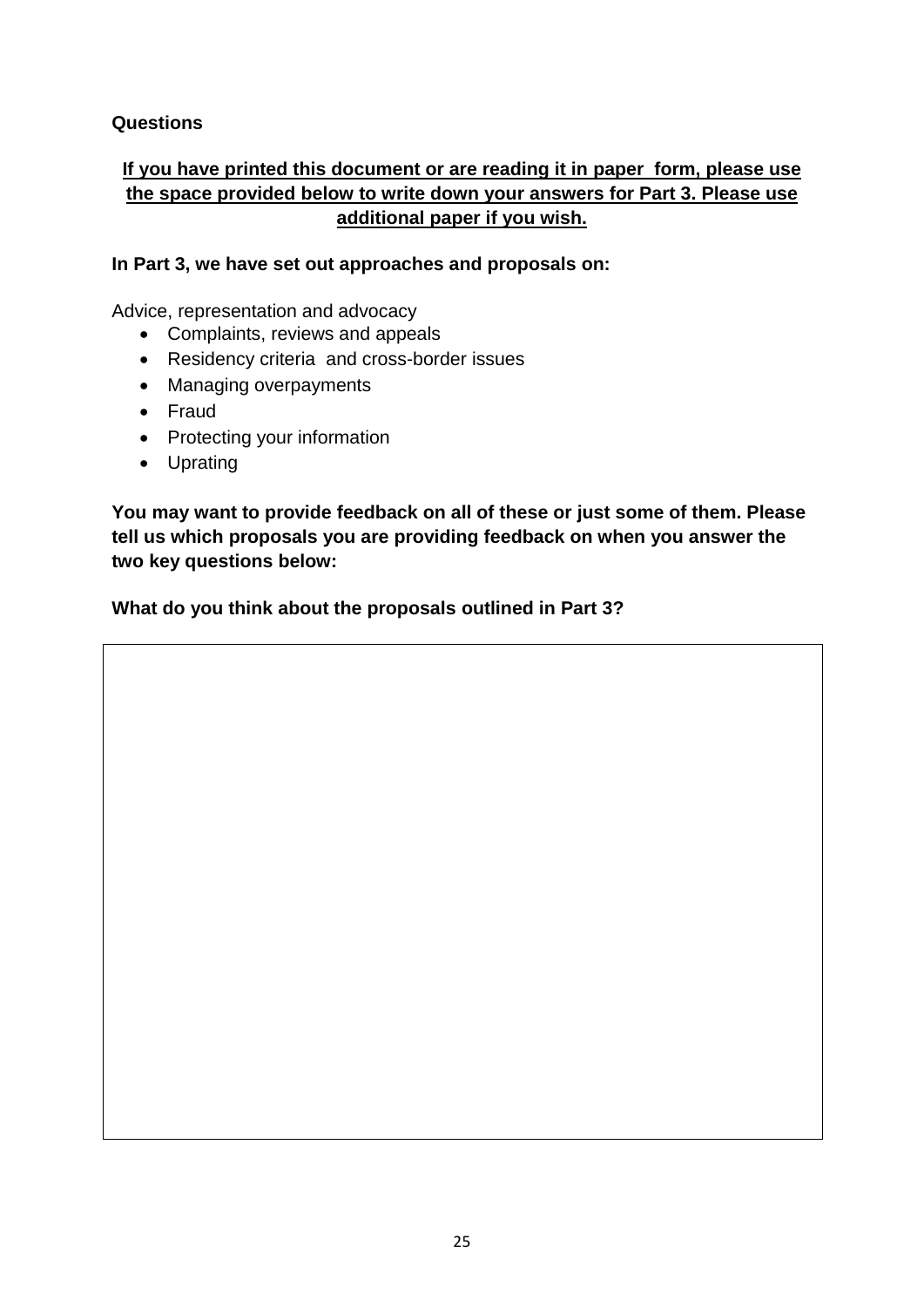## **Do you have any further views on the topics covered in Part 3?**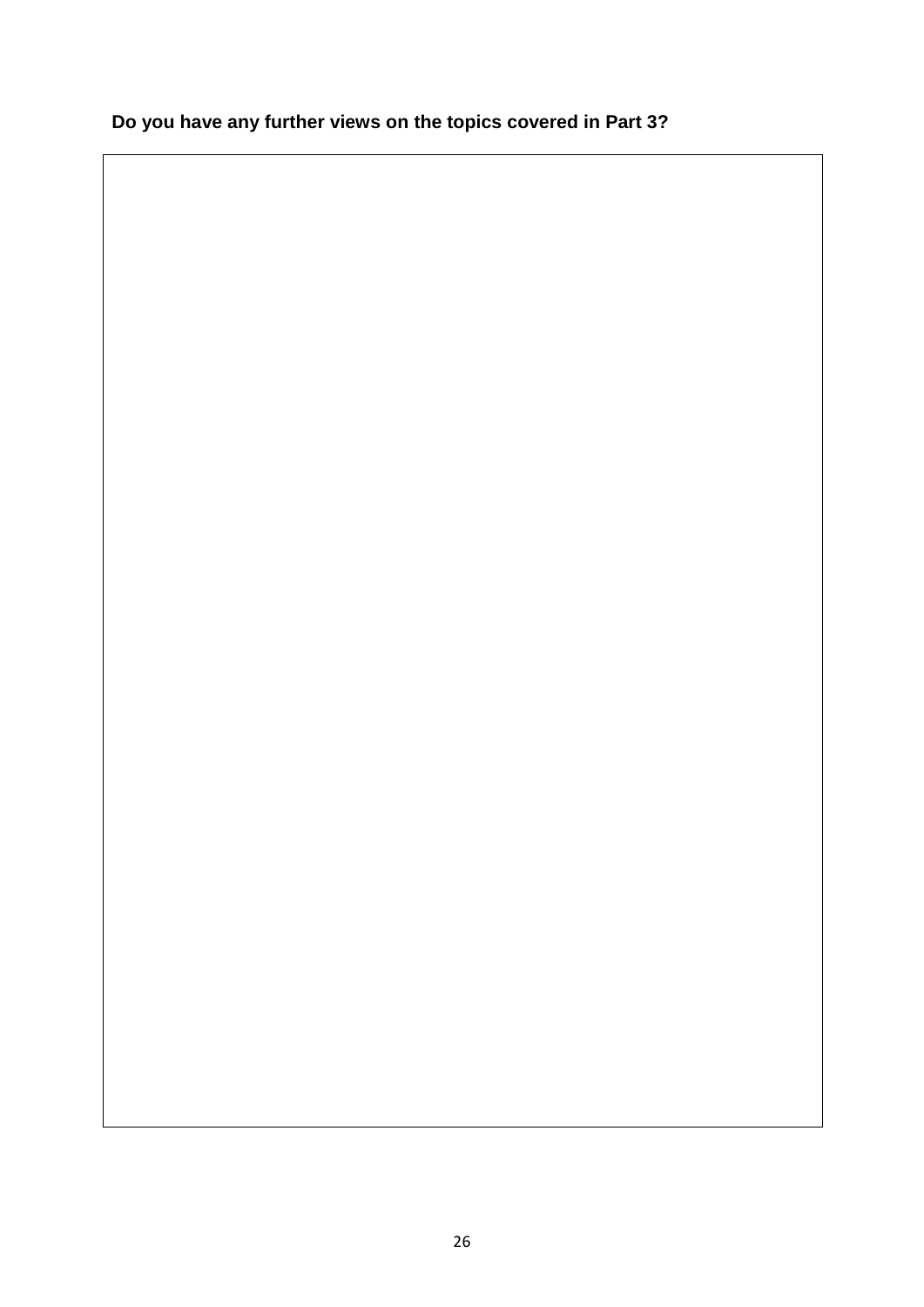#### **Equality and low income**

The Scottish Government has a duty to consider how its policies and proposals respond to the ways in which people are different from one another, in relation to particular "protected characteristics": age, disability, gender reassignment, gender including pregnancy and maternity, race, religion and belief, and sexual orientation. This helps us to ensure that, where possible, policy is shaped appropriately to advance equality on these grounds and meet people"s varying needs as effectively as possible.

We take this duty very seriously. That is why we have developed a partial Equality Impact Assessment (EqIA) to support the Consultation. This is available as a separate Annex to the full-length version of the Consultation on Social Security in Scotland and is "partial" in the sense that it reflects our thinking to date. The EqIA provides detail on the Scottish Government"s engagement so far to understand the equality implications of the new social security powers. It then sets out general barriers people might face, many of which have equality implications, before discussing the individual benefits, including where we are proposing changes to existing UK benefits and how these impact on equality

If you would like to help us in producing the full and final EqIA to accompany the Social Security Bill **please click here [to go to the section on equalities in the full](https://consult.scotland.gov.uk/social-security/social-security-in-scotland/consultation/subpage.2016-07-28.9872954604/)  [consultation document](https://consult.scotland.gov.uk/social-security/social-security-in-scotland/consultation/subpage.2016-07-28.9872954604/)**.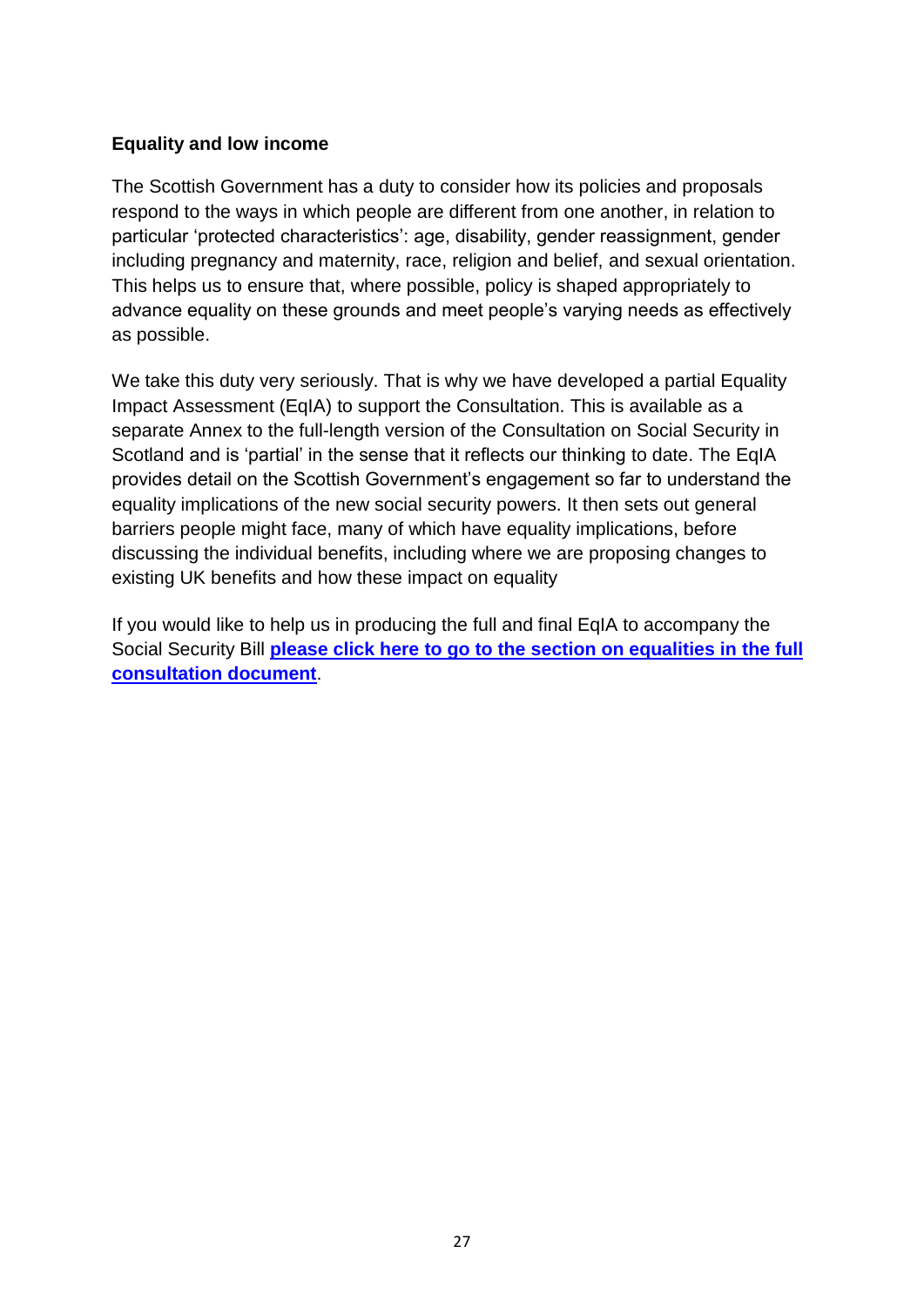

## <span id="page-30-0"></span>**CONSULTATION ON SOCIAL SECURITY IN SCOTLAND**

## **RESPONDENT INFORMATION FORM**

**Please Note** this form **must** be returned with your response.

Are you responding as an individual or an organisation?

 $\Box$ Individual

 $\Box$ **Organisation** 

Full name or organisation's name

Phone number

**Address** 

| Postcode |  |
|----------|--|
| Email    |  |

The Scottish Government would like your permission to publish your consultation response. Please indicate your publishing preference:

 $\Box$ Publish response with name

 $\Box$ Publish response only (anonymous)

 $\Box$ Do not publish response

We will share your response internally with other Scottish Government policy teams who may be addressing the issues you discuss. They may wish to contact you again in the future, but we require your permission to do so. Are you content for Scottish Government to contact you again in relation to this consultation exercise?

| es<br>ц |
|---------|
|         |

 $\Box$ 

No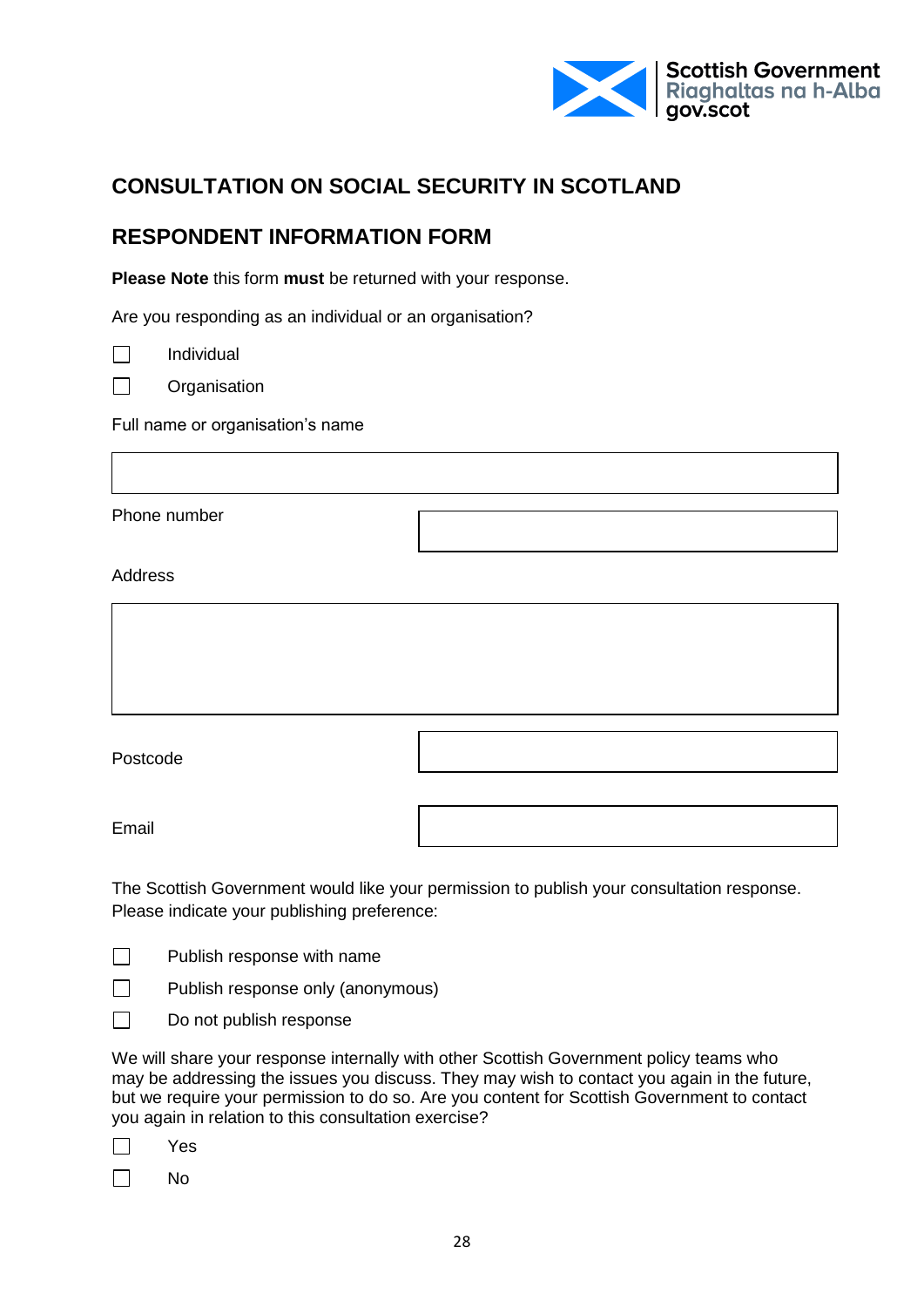## **THIS IS THE END OF THE SUMMARY DOCUMENT**

**Please send your response to the consultation questionnaire with the completed [Respondent Information Form,](#page-30-0) available separately on the Scottish Government website to:**

[Socialsecurityconsultation@gov.scot](mailto:Socialsecurityconsultation@gov.scot)

or

Social Security Consultation 5<sup>th</sup> Floor 5 Atlantic Quay 150 Broomielaw Glasgow G2 8LU

## **THANK YOU FOR TAKING THE TIME TO RESPOND**